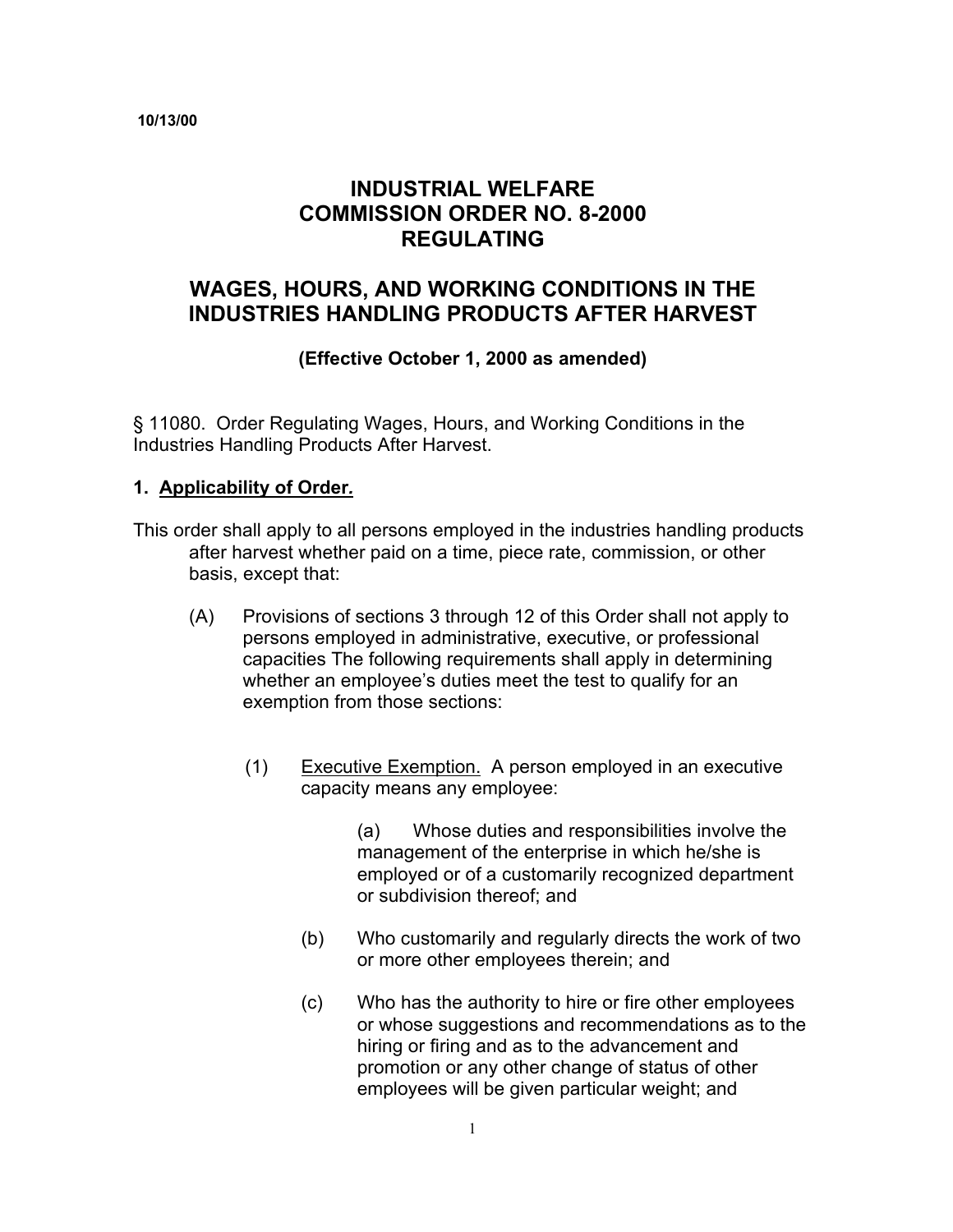- (d) Who customarily and regularly exercises discretion and independent judgment; and
- (e) Who is primarily engaged in duties which meet the test of the exemption. The activities constituting exempt work and non-exempt work shall be construed in the same manner as such items are construed in the following regulations under the Fair Labor Standards Act effective as of the date of this order 29 C.F.R. §§ 541.102, 541.104-111, 541.115-116. Exempt work shall include, for example, all work that is directly and closely related to exempt work and work which is properly viewed as a means for carrying out exempt functions. The work actually performed by the employee during the course of the work week must, first and foremost, be examined and the amount of time the employee spends on such work, together with the employer's realistic expectations and the realistic requirements of the job, shall be considered in determining whether the employee satisfies this requirement.
- (f) Such an employee must also earn a monthly salary equivalent to no less than two times the state minimum wage for full-time employment. Full-time employment is defined in Labor Code § 515(c) as 40 hours per week.
- (2) Administrative Exemption. A person employed in an administrative capacity means any employee:
	- (a) Whose duties and responsibilities involve either:
		- (1) The performance of office or non-manual work directly related to management policies or general business operations of their employer or their employer's customers, or
		- (2) The performance of functions in the administration of a school system, or educational establishment or institution, or of a department of subdivision thereof, in work directly related to the academic instruction or training carried on therein; and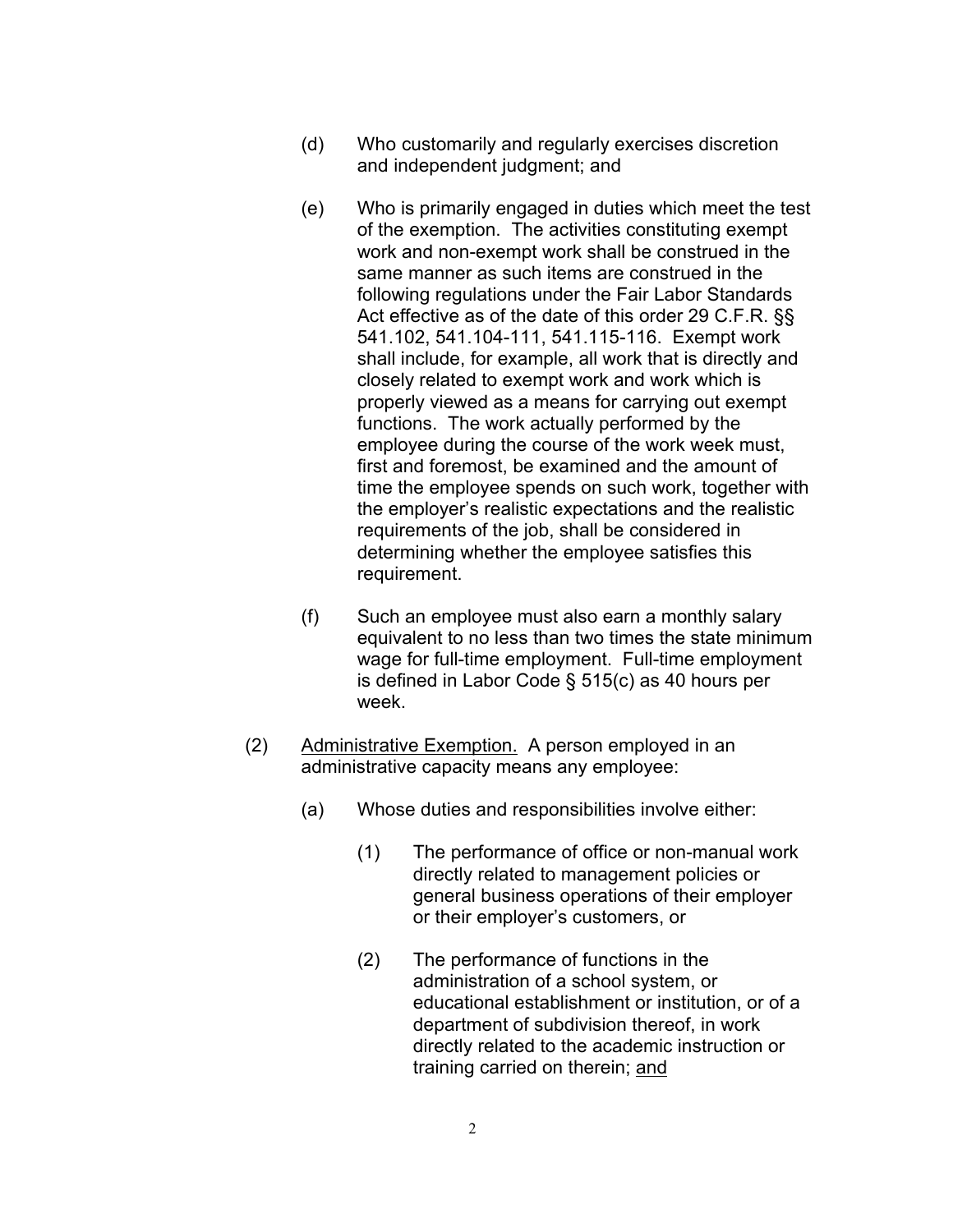- (b) Who customarily and regularly exercises discretion and independent judgment; and
- (c) (1) Who regularly and directly assists a proprietor, or an employee employed in a bona fide executive or administrative capacity (as such terms are defined for purposes of this section), or
	- (2) who performs under only general supervision work along specialized or technical lines requiring special training, experience, or knowledge, or
	- (3) who executes under only general supervision special assignments and tasks, and
- (d) Who is primarily engaged in duties which meet the test of the exemption. The activities constituting exempt work and non-exempt work shall be construed in the same manner as such terms are construed in the following regulations under the Fair Labor Standards Act effective as of the date of this order: 29 C.F.R. §§ 541.201-205, 541.207-208, 541.210, 541.215. Exempt work shall include, for example, all work that is directly and closely related to exempt work and work which is properly viewed as a means for carrying out exempt functions. The work actually performed by the employee during the course of the work week must, first and foremost, be examined and the amount of time the employee spends on such work, together with the employer's realistic expectations and the realistic requirements of the job, shall be considered in determining whether the employee satisfies this requirement.
- (e) Such employee must also earn a monthly salary equivalent to no less than two times the state minimum wage for full-time employment. Full –time employment is defined in Labor Code § 515(c) as 40 hours per week.
- (3) Professional Exemption. A person employed in a professional capacity means any employee who meets all of the following requirements: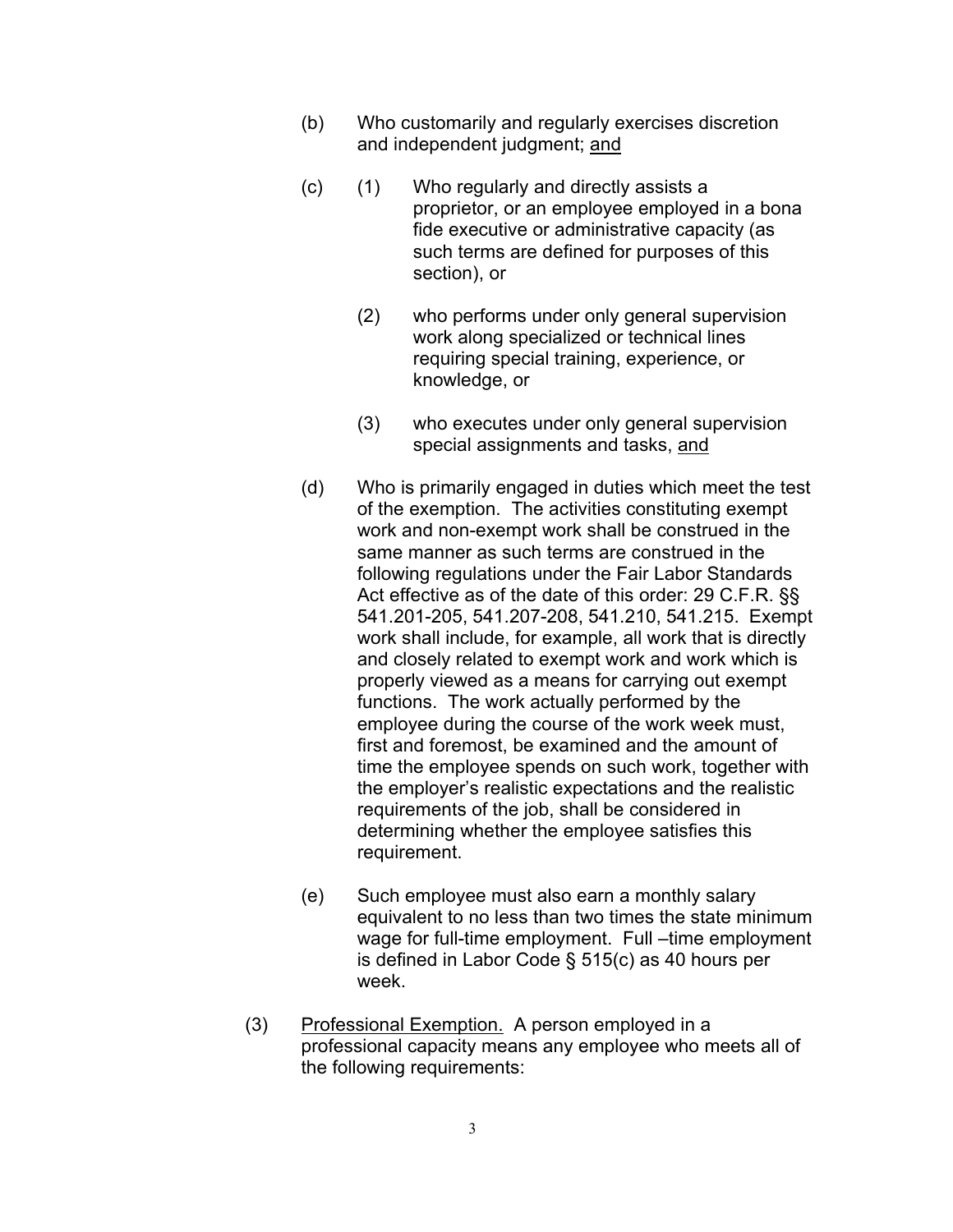- (a) (1) Who is licensed or certified by the State of California and is primarily engaged in the practice of one of the following recognized professions: law, medicine, dentistry, optometry, architecture, engineering, teaching, or accounting; or
	- (2) Who is primarily engaged in an occupation commonly recognized as a learned or artistic profession. For the purposes of this subsection, "learned or artistic profession" means an employee who is primarily engaged in the performance of:
		- (i) Work requiring knowledge of an advanced type in a field or science or learning customarily acquired by a prolonged course of specialized intellectual instruction and study, as distinguished from a general academic education and from an apprenticeship, and from training in the performance of routine mental, manual, or physical processes, or work that is an essential part of or necessarily incident to any of the above work; or
		- (ii) Work that is original and creative in character in a recognized field of artistic endeavor (as opposed to work which can be produced by a person endowed with general manual or intellectual ability and training), and the result of which depends primarily on the invention, imagination, or talent of the employee or work that is an essential part of or necessarily incident to any of the above work; and
		- (iii) Whose work is predominantly intellectual and varied in character (as opposed to routine mental, manual, mechanical, or physical work) and is of such character that the output produced or the result accomplished cannot be standardized in relation to a given period of time.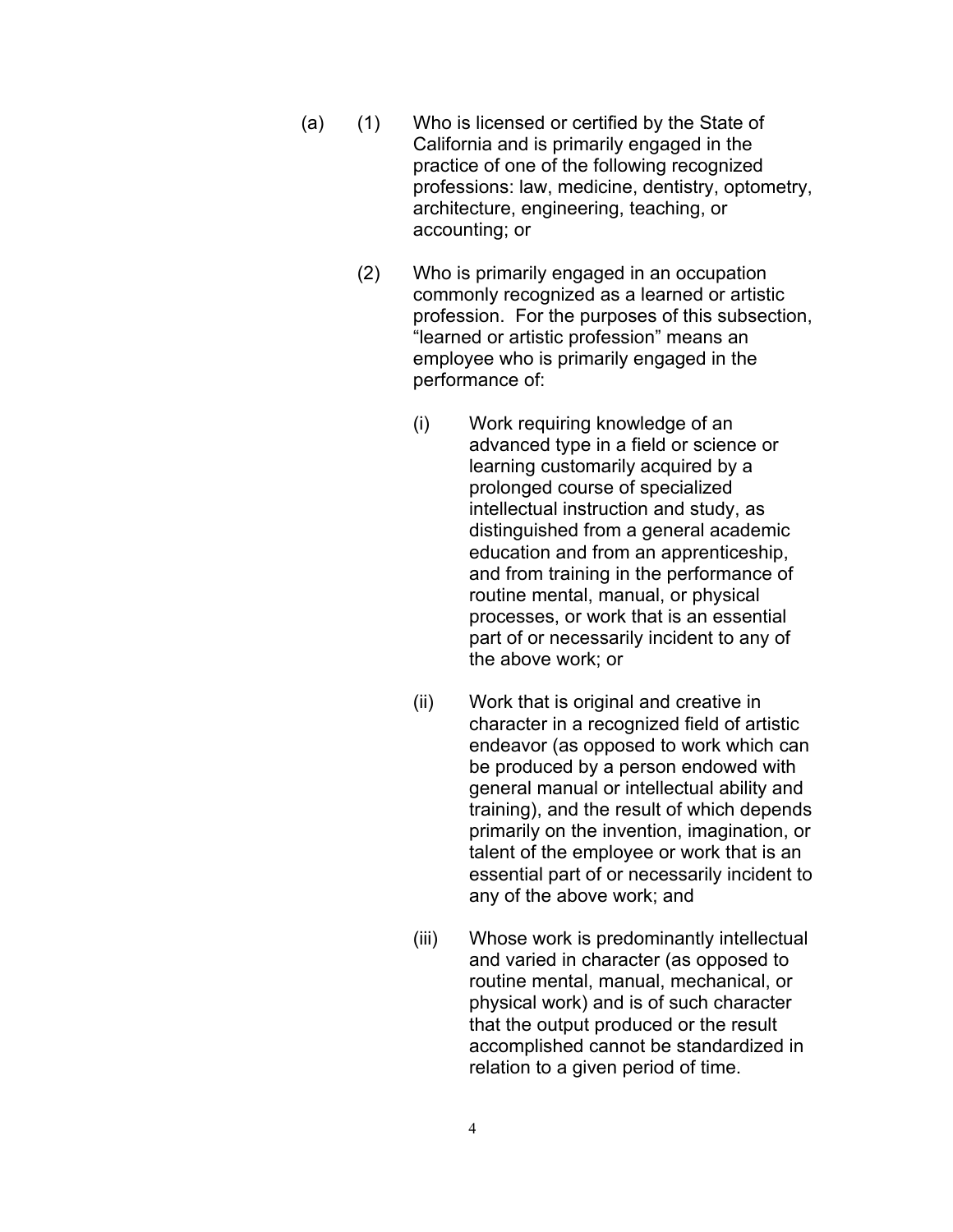- (b) Who customarily and regularly exercises discretion and independent judgment in the performance of duties set forth in paragraph (a).
- (c) Who earns a monthly salary equivalent to no less than two times the state minimum wage for full-time employment. Full-time employment is defined in Labor Code §515 (c) as 40 hours per week.
- (d) Subsection  $(a)(2)$  above is intended to be construed in accordance with the following provisions of federal law as they existed as of the date of this Wage Order: 29 C.F.R. §§ 541.207, 541.301(a)-(d), 541.302, 541.306, 541.307, 541.308, and 541.310.
- (e) Notwithstanding the provisions of this subsection, pharmacists employed to engage in the practice of pharmacy, and registered nurses employed to engage in the practice of nursing, shall not be considered exempt professional employees, nor shall they be considered exempt from coverage for the purposes of this subsection unless they individually meet the criteria established for exemption as executive or administrative employees.
- $(f)$  Subsection (e) above, shall not apply to the following advanced practice nurses:
	- (1) Certified nurse midwives who are primarily engaged in performing duties for which certification is required pursuant to Article 2.5 (commencing with Section 2746) of Chapter 6 of Division 2 of the Business and Professions Code.
	- (2) Certified nurse anesthetists who are primarily engaged in performing duties for which certification is required pursuant to Article 7 (commencing with Section 2825) of Chapter 6 of Division 2 of the Business and Professions Code.
	- (3) Certified nurse practitioners who are primarily engaged in performing duties for which certification is required pursuant to Article 8 (commencing with Section 2834) of Chapter 6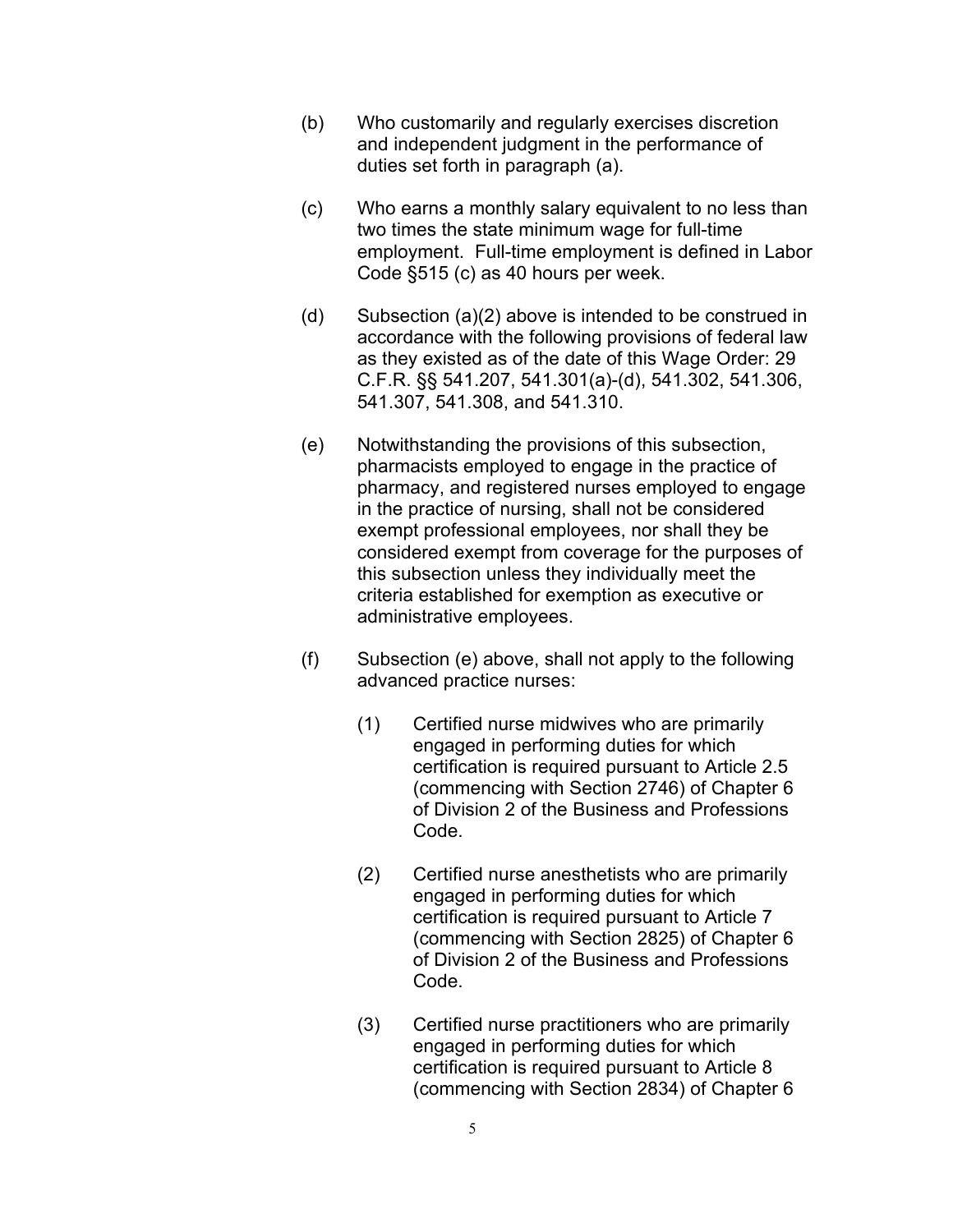of Division 2 of the Business and Professions Code.

- (4) Nothing in this paragraph shall exempt the occupations set forth in subparagraphs (1), (2), and (3) from meeting the requirements of subsection  $1(A)(3)(a) - (c)$ , above.
- (g) Except as provided in subsection (h), an employee in the computer software field shall be exempt from the daily overtime pay provisions of Labor Code § 510, if all of the following apply:
	- (1) The employee is primarily engaged in work that is intellectual or creative and that requires the exercise of discretion and independent judgment, and the employee is primarily engaged in duties that consist of one or more of the following:
		- (i) The application of systems analysis techniques and procedures, including consulting with users, to determine hardware, software, or system functional specifications.
		- (ii) The design, development, documentation, analysis, creation, testing, or modification of computer systems or programs, including prototypes, based on and related to, user or system design specifications.
		- (iii) The documentation, testing, creation, or modification of computer programs related to the design of software or hardware for computer operating systems.
- (2) The employee is highly skilled and is proficient in the theoretical and practical application of highly specialized information to computer systems analysis, programming, and software engineering. A job title shall not be determinative of the applicability of this exemption.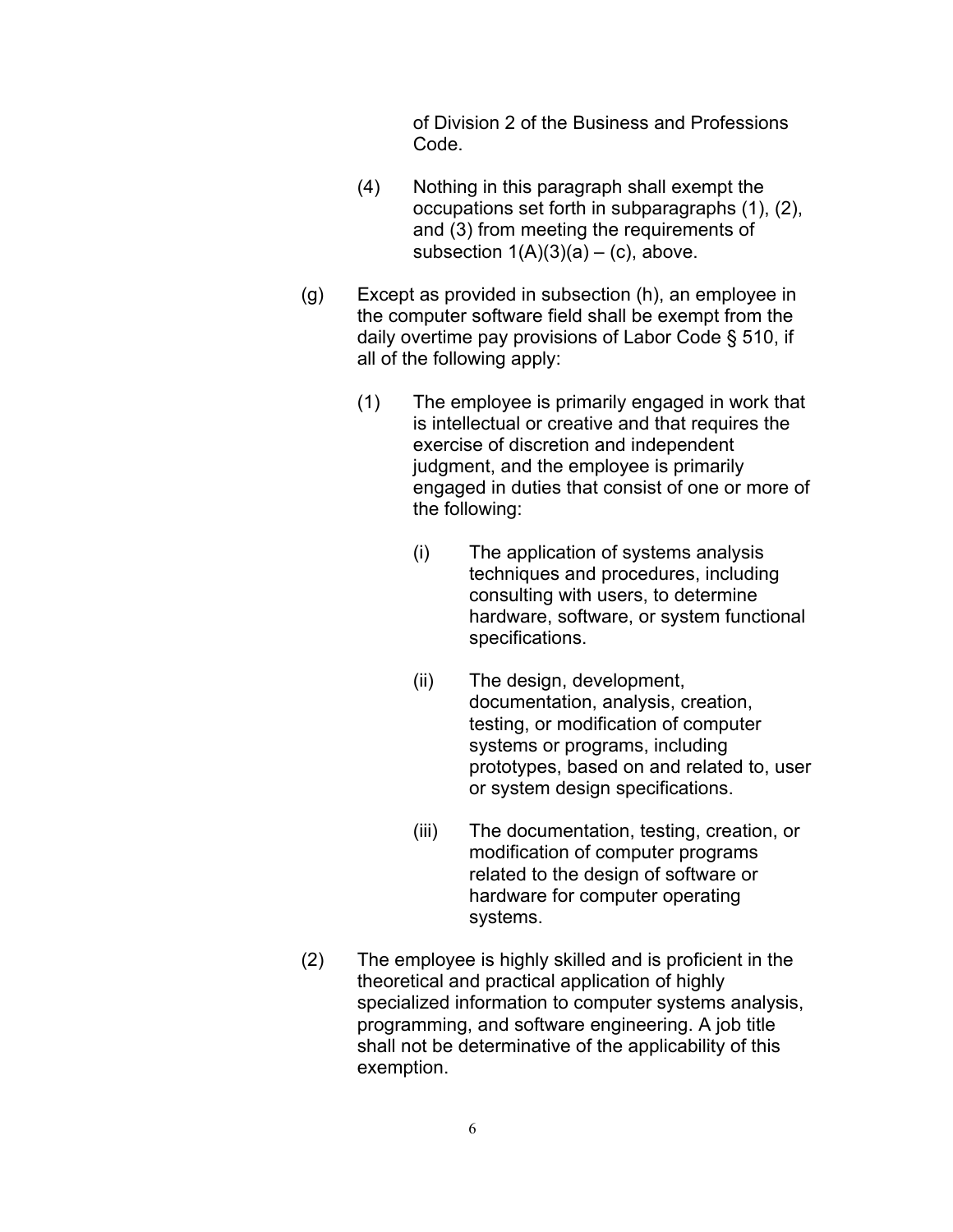- (3) The employee's hourly rate of pay is not less than forty-one dollars (\$41.00). The Division of Labor Statistics and Research shall adjust this pay rate on October 1 of each year to be effective on January 1 of the following year by an amount equal to the percentage increase in the California Consumer Price Index for Urban Wage Earners and Clerical Workers.
- $(h)$  The exemption provided in subsection  $(g)$  does not apply to an employee if any of the following apply:
	- (1)The employee is a trainee or employee in an entry-level position who is learning to become proficient in the theoretical and practical application of highly specialized information to computer systems analysis, programming, and software engineering.
	- (2) The employee is in a computer-related occupation but has not attained the level of skill and expertise necessary to work independently and without close supervision.
	- (3) The employee is engaged in the operation of computers or in the manufacture, repair, or maintenance of computer hardware and related equipment.
	- (4) The employee is an engineer, drafter, machinist, or other professional whose work is highly dependent upon or facilitated by the use of computers and computer software programs and who is skilled in computer-aided design software, including CAD/CAM, but who is not in a computer systems analysis or programming occupation.
	- (5) The employee is a writer engaged in writing material, including box labels, product descriptions, documentation, promotional material, setup and installation instructions, and other similar written information, either for print or for on screen media or who writes or provides content material intended to be read by customers, subscribers, or visitors to computer-related media such as the World Wide Web or CD-ROMs.
	- (6) The employee is engaged in any of the activities set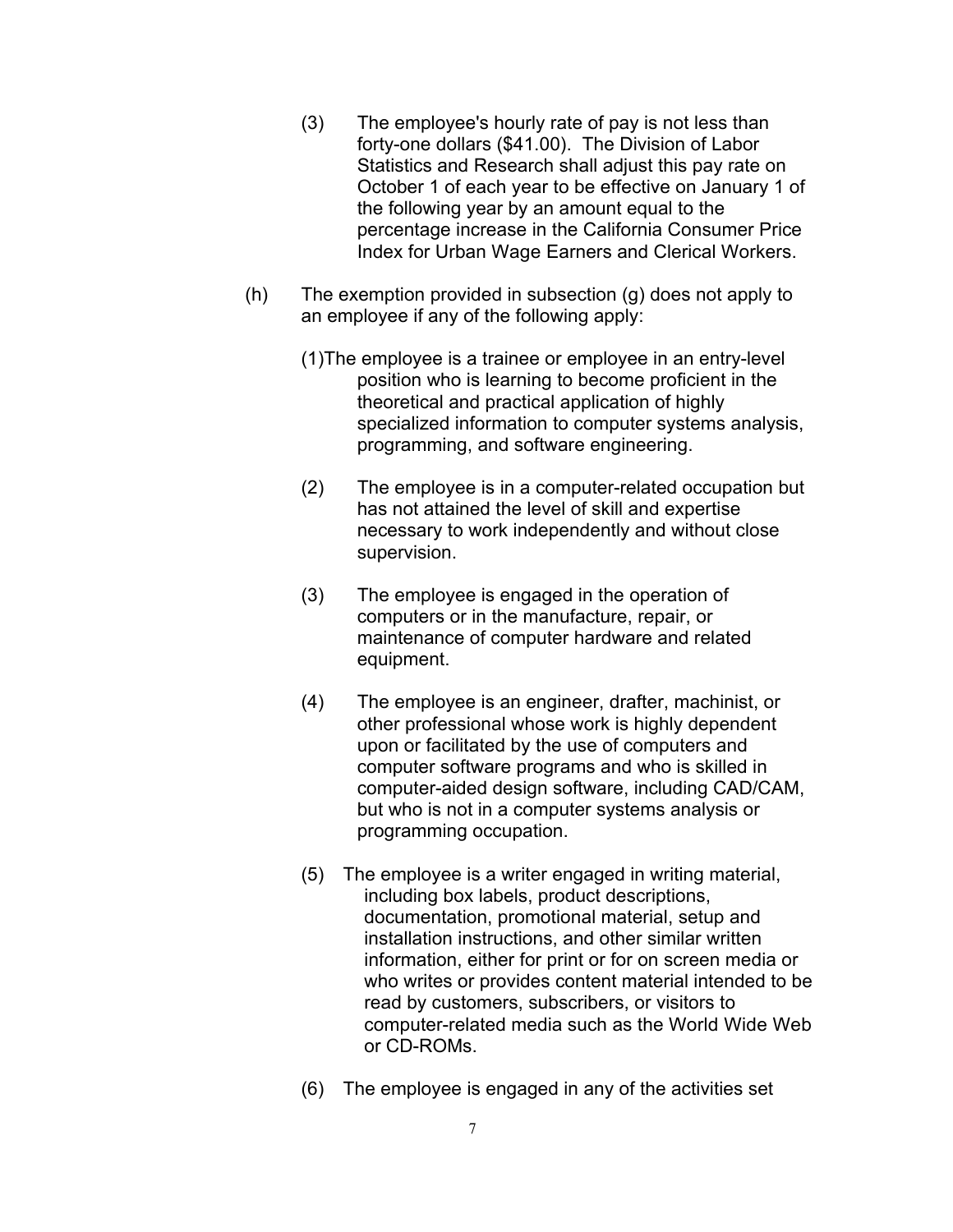forth in subsection (g) for the purpose of creating imagery for effects used in the motion picture, television, or theatrical industry.

- (B) The provisions of this Order shall not apply to employees directly employed by the State or any county, incorporated city or town or other municipal corporation, or to outside salespersons.
- (C) Provisions of this Order shall not apply to any individual who is the parent, spouse, child, or legally adopted child or the employer.
- (D) Effective January 1, 2001, the provisions of this Order shall not apply to any individual participating in a national service program, such as AmeriCorps, carried out using assistance provided under Section 12571 of Title 42 of the United States Code. (See Stats. 2000, ch. 365, amending Labor Code § 1171.)

# **2. Definitions.**

- (A) "Commission" means the Industrial Welfare Commission of the State of California.
- (B) "Division" means the Division of Labor Standards Enforcement of the State of California.
- (C) "Industries Handling Products After Harvest" means any industry, business, or establishment operated for the purpose of grading, sorting, cleaning, drying, cooling, icing, packing, dehydrating, cracking, shelling, candling, separating, slaughtering, picking, plucking, shucking, pasteurizing, fermenting, ripening, molding, or otherwise preparing any agricultural, horticultural, egg, poultry, meat, seafood, rabbit, or dairy product for distribution, and includes all the operations incidental thereto.
- (D) An "alternative workweek schedule" means any regularly scheduled workweek requiring an employee to work more than eight (8) hours in a 24-hour period.
- $(E)$ "Employ" means to engage, suffer, or permit to work.
- $(F)$ "Employee" means any person employed by an employer.
- (G) "Employer" means any person as defined in Section 18 of the Labor Code, who directly or indirectly, or through an agent or any other person, employs or exercises control over the wages, hours, or working conditions of any person.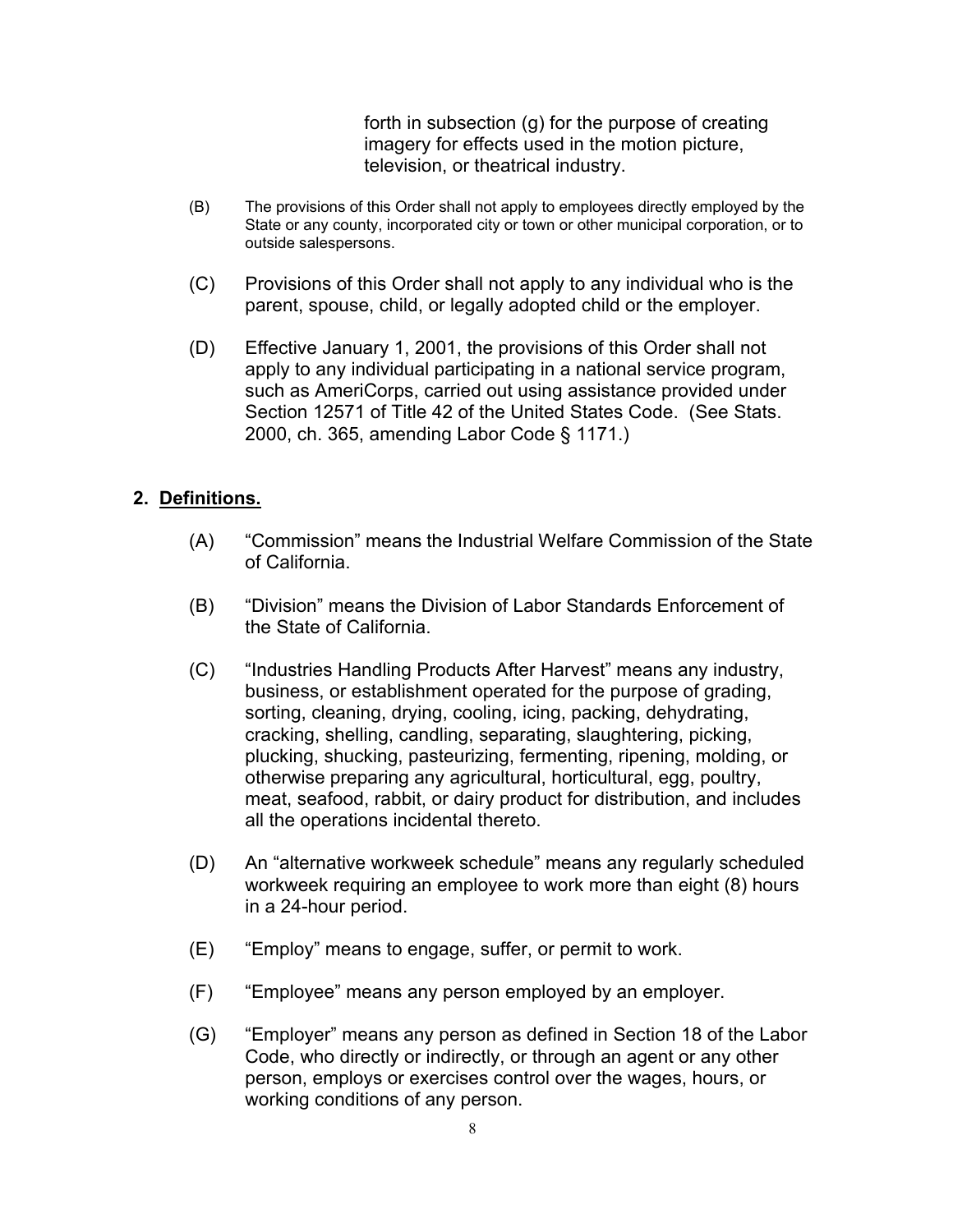- (H) "Hours worked" means the time during which an employee is subject to the control of an employer, and includes all the time the employee is suffered or permitted to work, whether or not required to do so.
- (I) "Minor" means, for the purpose of this Order, any person under the age of eighteen (18) years.
- (J) "Outside Salesperson" means any person, 18 years if age or over, who customarily and regularly works more than half the working time away from the employer's place of business selling tangible or intangible items or obtaining orders or contracts for products, services or use of facilities.
- (K) "Primarily" as used in section 1, Applicability, means more than onehalf the employee's work time.
- (L) "Shift" means designated hours of work by an employee, with a designated beginning time and quitting time.
- (M) "Split shift" means a work schedule which is interrupted by non-paid non-working periods established by the employer, other than bona fide rest or meal periods.
- (N) "Teaching" means, for the purpose of section 1 of this Order, the profession of teaching under a certificate from the Commission for Teacher Preparation and Licensing.
- $(O)$ "Wages" (See California Labor Code, section 200)
- (P) "Workday" and "day" mean any consecutive 24-hour period beginning at the same time each calendar day.
- (Q) "Workweek" and "week" mean any seven (7) consecutive days, starting with the same calendar day each week. "Workweek" is a fixed and regularly recurring period of 168 hours, seven (7) consecutive 24-hour periods.

### **3. Hours and Days of Work.**

#### DAILY OVERTIME - GENERAL PROVISIONS

(A) The following overtime provisions are applicable to employees eighteen (18) years of age or over and to employees sixteen (16) or seventeen (17) years of age who are not required by law to attend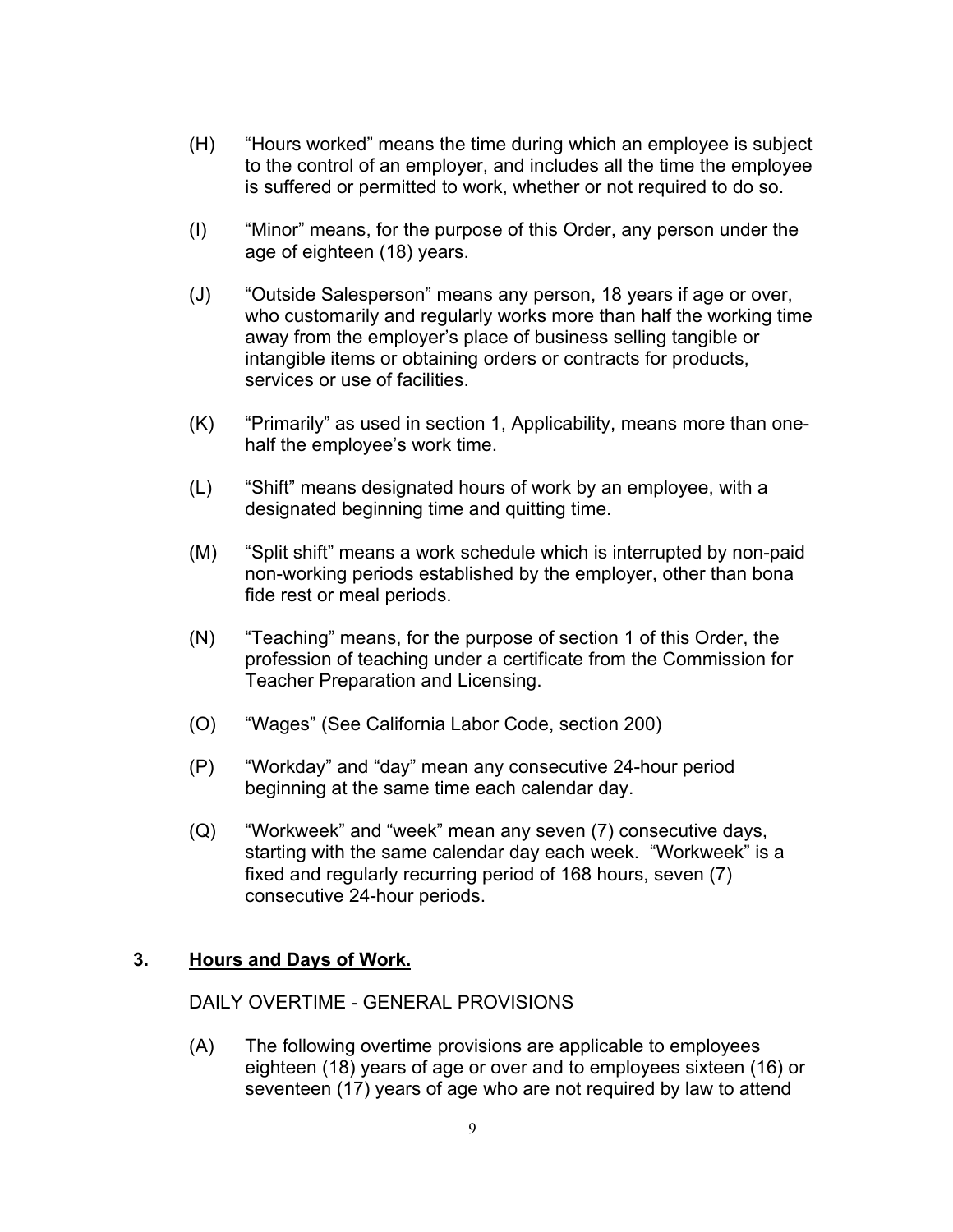a day's work. Employment beyond eight (8) hours in any workday or school and are not otherwise prohibited by law from engaging in the subject work*.* Such employees shall not be employed more than eight (8) hours in any workday or more than forty (40) hours in any workweek unless the employee receives one and one-half  $(1 \frac{1}{2})$ times such employee's regular rate of pay for all hours worked over forty (40) hours in the workweek. Eight (8) hours of labor constitutes more than six (6) days in any workweek is permissible under the following conditions:

- (1) MANDATORY DAY OFF REQUIREMENT: An employee may work up to a maximum of seventy-two (72) hours in any workweek after which the employee shall have a twenty-four (24) hour period off duty, except that:
	- (a) In the grape and tree fruit industry the following key personnel: receivers, loaders, fork lift operators, shipping clerks, and maintenance workers, may be exempt from the mandatory day off requirement; and
	- (b) In the cotton ginning industry and in the tree nut hulling and shelling industry, all employees shall have the voluntary right to be exempt from the mandatory day off provision in this order. Any employee desiring to exempt himself or herself from the mandatory day off provision may exercise that exemption by notifying the employee's employer in writing. Any employee who wishes to withdraw that exemption may do so by notifying the employer in writing at least five days in advance of the desired day off. (This notice provision is not intended to be applicable to instances of illness or emergencies); and
	- (c) In the exercise of any exemption from the mandatory day off provided above or by action of the state labor commissioner, (administrative exemptions from the mandatory day off are permitted by Labor Code section 1198.3 under certain conditions) no employer shall discriminate against any employee who desires to take 24 hours off after 72 hours worked in a workweek; and
	- (d) All employers who permit any employees to work more than 72 hours in a workweek must give each employee a copy of the applicable provision for exemption, including subsection (c) above in English and in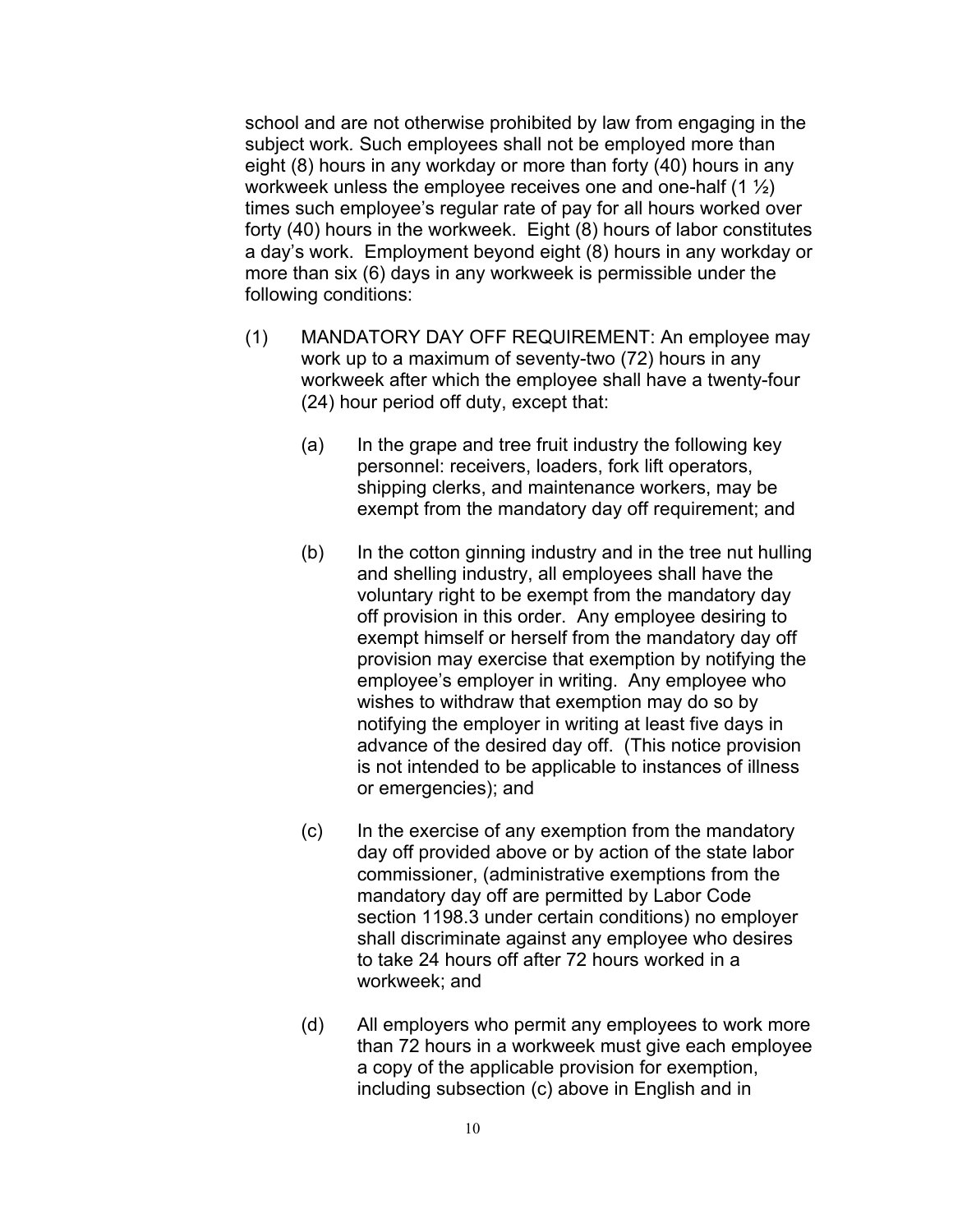Spanish, and post it at all times in a prominently visible place; and

- (2) Overtime hours shall be compensated at:
	- (a) One and one-half  $(1 \frac{1}{2})$  times the employee's regular rate of pay for all hours worked in excess of eight (8) hours up to and including twelve (12) hours in any workday, and for the first eight (8) hours worked on the seventh  $(7<sup>th</sup>)$  consecutive day of work in a workweek; and
	- (b) Double the employee's regular rate of pay for all hours worked in excess of twelve (12) hours in any workday and for all hours worked in excess of eight (8) hours on the seventh  $(7<sup>th</sup>)$  consecutive day of work in a workweek.
	- (c) The overtime rate of compensation required to be paid to a nonexempt full-time salaried employee shall be computed by using the employee's regular hourly salary as one fortieth (1/40) of the employee's weekly salary.

### ALTERNATIVE WORKWEEK SCHEDULES

(B1) No employer shall be deemed to have violated the daily overtime provisions by instituting, pursuant to the election procedures set forth in this wage order, a regularly scheduled alternative workweek schedule of not more than ten (10) hours per day within a forty (40) hour workweek without the payment of an overtime rate of compensation. All work performed in any workday beyond the schedule established by the agreement up to twelve (12) hours a day or beyond forty (40) hours per week shall be paid at one and one-half  $(1 \frac{1}{2})$  times the employee's regular rate of pay. All work performed in excess of twelve (12) hours per day and any work in excess of eight (8) hours on those days worked beyond the regularly scheduled number of workdays established by the alternative workweek agreement shall be paid at double the employee's regular rate of pay. Any alternative workweek agreement adopted pursuant to this section shall provide for not less than four (4) hours of work in any shift. Nothing in this section shall prohibit an employer, at the request of the employee, to substitute one day of work for another day of the same length in the shift provided by the alternative workweek agreement on an occasional basis to meet the personal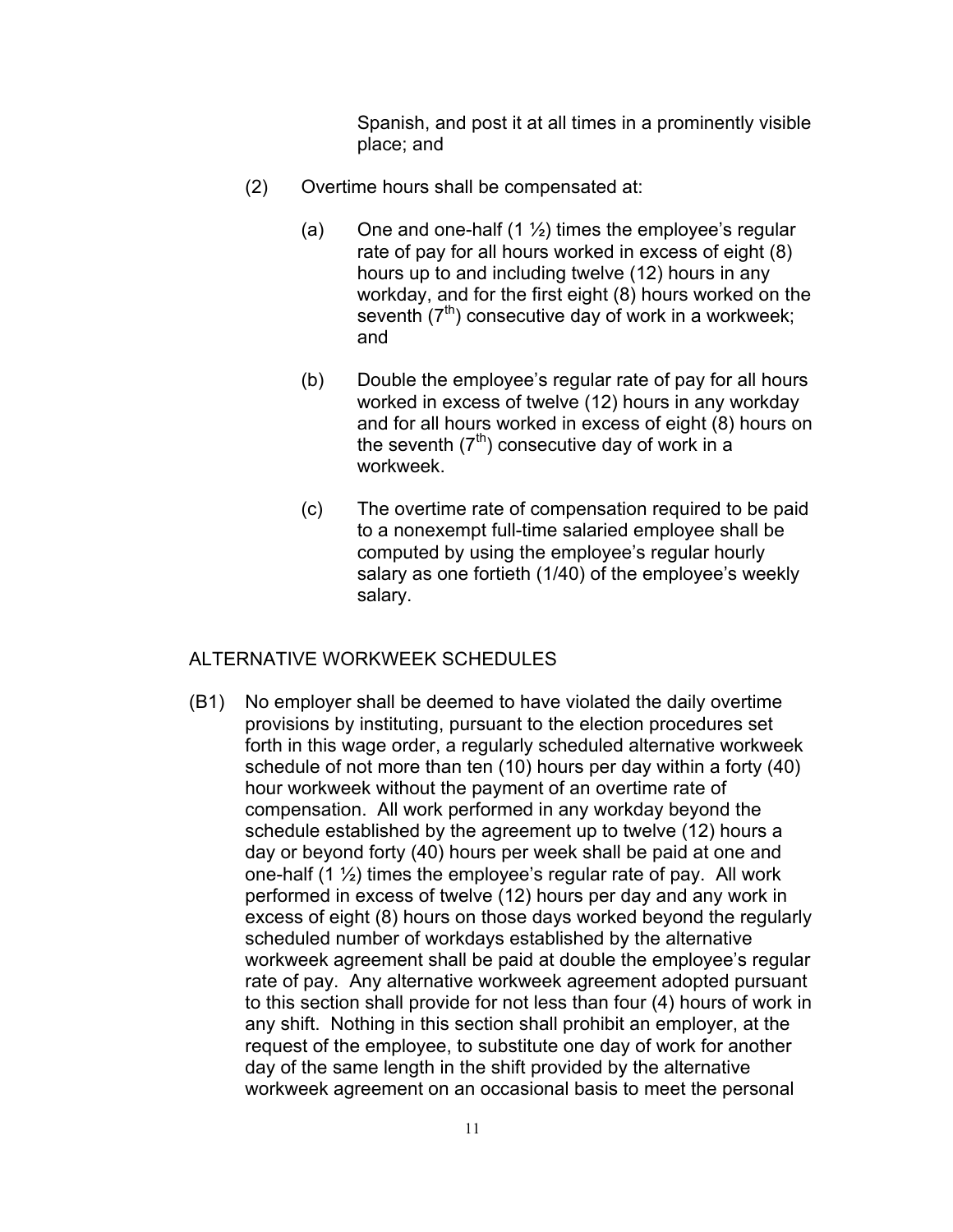needs of the employee without the payment of overtime. No hours paid at either one and one-half  $(1 \frac{1}{2})$  or double the regular rate of pay shall be included in determining when forty (40) hours have been worked for the purpose of computing overtime compensation.

- (1) Any agreement adopted pursuant to this section shall provide not less than two consecutive days off within a workweek.
- (2) If an employer, whose employees have adopted an alternative workweek agreement permitted by this order requires an employee to work fewer hours than those that are regularly scheduled by the agreement, the employer shall pay the employee overtime compensation at a rate of one and one-half  $(1 \frac{1}{2})$  times the employee's regular rate of pay for all hours worked in excess of eight (8) hours, and double the employee's regular rate of pay for all hours worked in excess of twelve (12) hours for the day the employee is required to work the reduced hours.
- (3) An employer shall not reduce an employee's regular rate of hourly pay as a result of the adoption, repeal or nullification of an alternative workweek schedule.
- (4) An employer shall explore any available reasonable alternative means of accommodating the religious belief or observance of an affected employee that conflicts with an adopted alternative workweek schedule, in the manner provided by subdivision (j) of Section 12940 of the Government Code.
- (5) An employer shall make a reasonable effort to find a work schedule not to exceed eight (8) hours in a workday, in order to accommodate any affected employee who was eligible to vote in an election authorized by this Section and who is unable to work the alternative workweek schedule established as the result of that election.
- (6) An employer shall be permitted, but not required, to provide a work schedule not to exceed eight (8) hours in a workday to accommodate any employee who is hired after the date of the election and who is unable to work the alternative workweek schedule established by the election.
- (7) Arrangements adopted in a secret ballot election held pursuant to this order prior to 1998, or under the rules in effect prior to 1998, and before the performance of the work,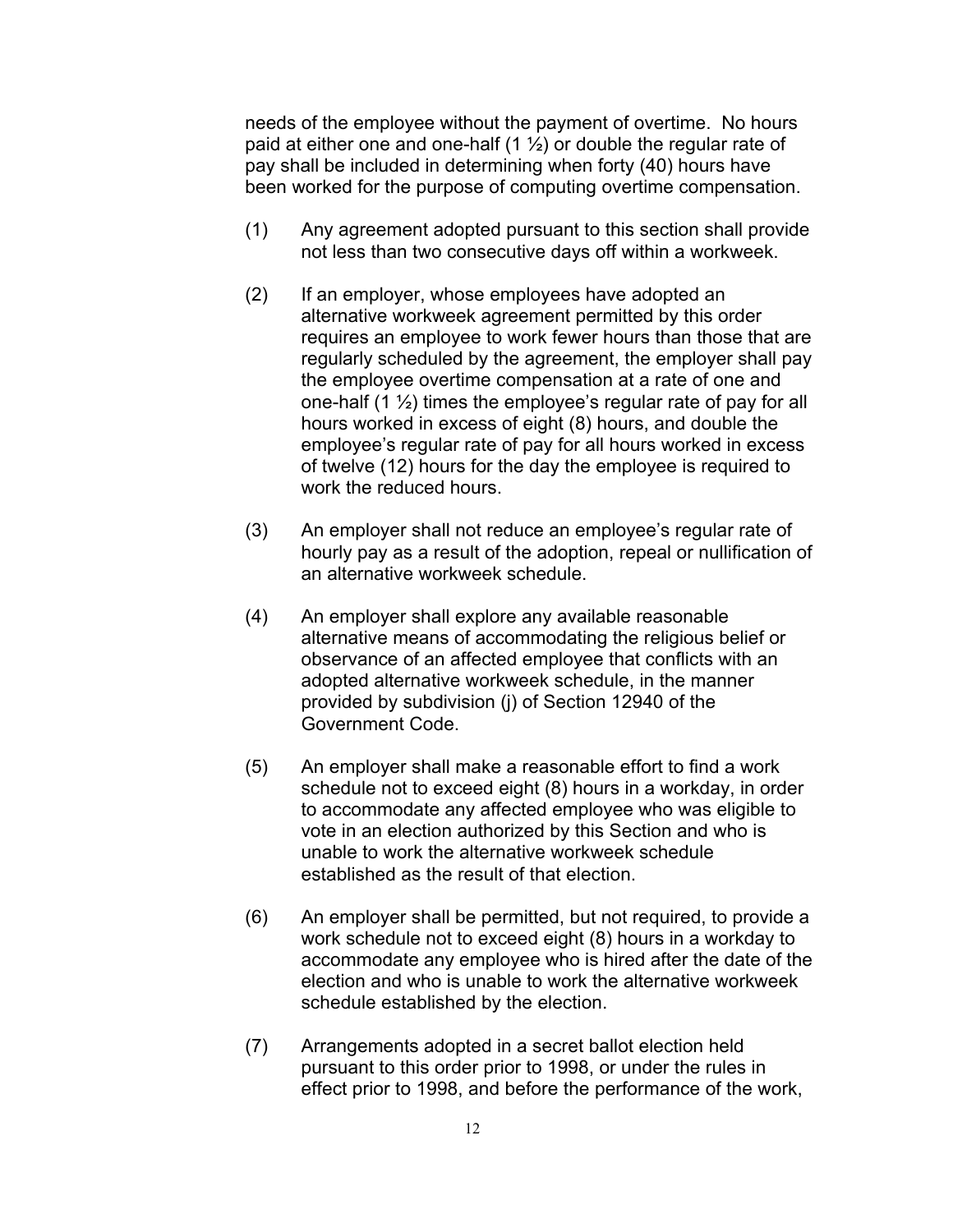shall remain valid after July 1, 2000 provided that the results of the election are reported by the employer to the Division of Labor Statistics and Research by January 1, 2001, in accordance with the requirements of Section B2 below (Election Procedures). New arrangements can be entered into pursuant to the provisions of this section.

#### Election Procedures

- (B2) Election procedures for the adoption and repeal of alternative workweek schedules require the following:
	- (1) Each proposal for an alternative workweek schedule shall be in the form of a written agreement proposed by the employer. The proposed agreement must designate a regularly scheduled alternative workweek in which the specified number of work days and work hours are regularly recurring. The actual days worked within that alternative workweek schedule need not be specified. The employer may propose a single work schedule that would become the standard schedule for workers in the work unit, or a menu of work schedule options, from which each employee in the unit would be entitled to choose. If the employer proposes a menu of work schedule options, the employee may, with the approval of the employer, move from one menu option to another.
	- (2) In order to be valid, the proposed alternative workweek schedule must be adopted in a secret ballot election, before the performance of work, by at least a two-thirds (2/3) vote of the affected employees in the work unit. The election shall be held during regular working hours at the employees' work site. For purposes of this subsection, "affected employees in the work unit" may include all employees in a readily identifiable work unit, such as a division, a department, a job classification, a shift, a separate physical location, or a recognized subdivision of any such work unit. A work unit may consist of an individual employee as long as the criteria for an identifiable work unit in this subsection is met.
	- (3) Prior to the secret ballot vote, any employer who proposed to institute an alternative workweek schedule shall have made a disclosure in writing to the affected employees, including the effects of the proposed arrangement on the employees' wages, hours, and benefits. Such a disclosure shall include meeting(s), duly noticed, held at least fourteen (14) days prior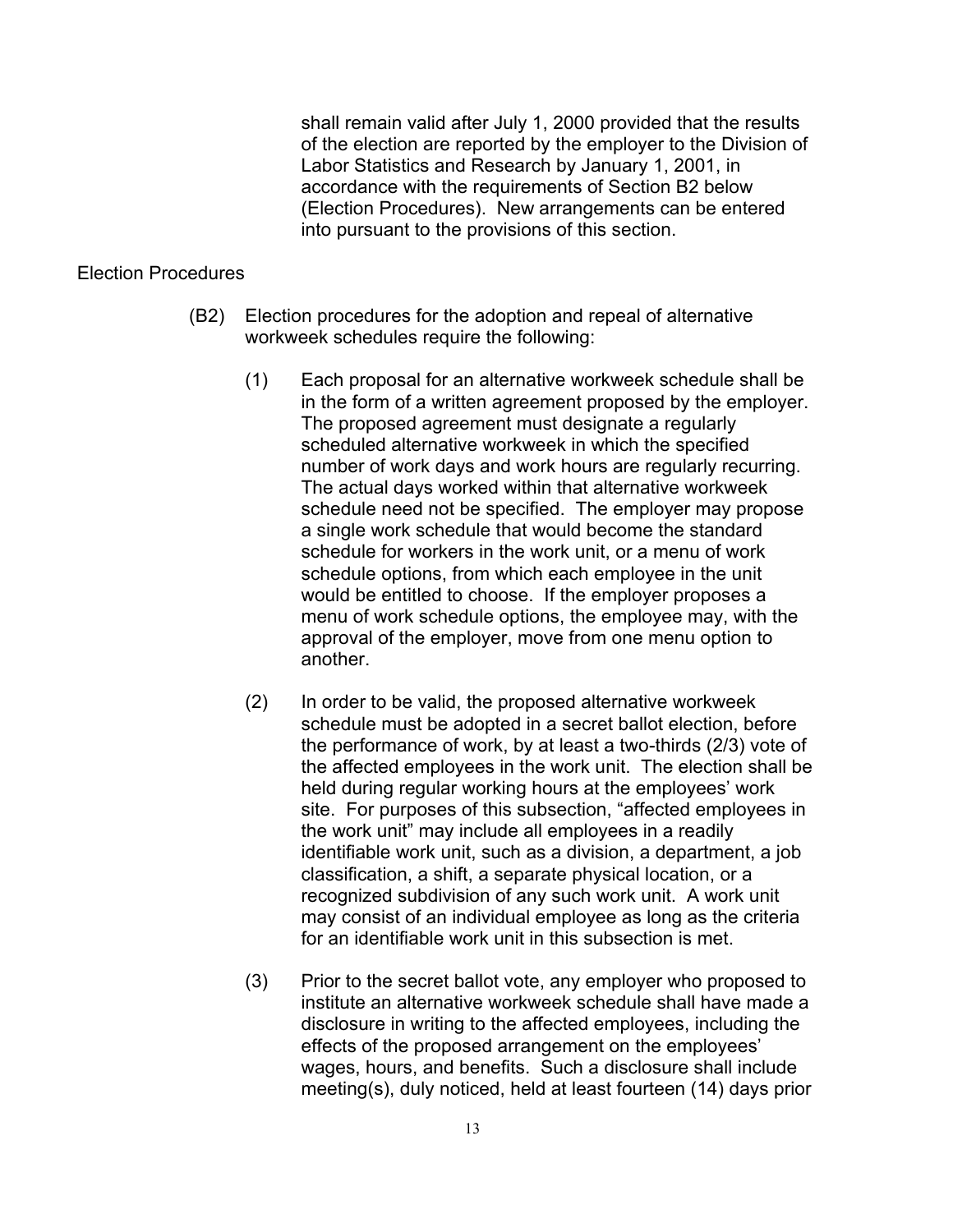to voting, for the specific purpose of discussing the effects of the alternative workweek schedule. An employer shall provide that disclosure in a non-English language, as well as in English, if at least five (5) percent of the affected employees primarily speak that non-English language. The employer shall mail the written disclosure to employees who do not attend the meeting. Failure to comply with this Section shall make the election null and void.

- (4) Any election to establish or repeal an alternative workweek schedule shall be held at the worksite of the affected employees. The employer shall bear the costs of conducting any election held pursuant to this section. Upon a complaint by an affected employee, and after an investigation by the Labor Commissioner, the Labor Commissioner may require the employer to select a neutral third party to conduct the election.
- (5) Any type of alternative workweek schedule that is authorized by the Labor Code may be repealed by the affected employees. Upon a petition of one-third (1/3) of the affected employees, a new secret ballot election shall be held and a two-thirds (2/3) vote of the affected employees shall be required to reverse the alternative workweek schedule. The election to repeal the alternative workweek schedule shall be held not more than 30 days after the petition is submitted to the employer, except that the election shall be held not less than twelve (12) months after the date that the same group of employees voted in an election held to adopt or repeal an alternative workweek schedule. The election shall take place during regular working hours at the employees' work site. If the alternative workweek schedule is revoked, the employer shall comply within sixty (60) days. Upon proper showing of undue hardship, the Division of Labor Standards Enforcement may grant an extension of time for compliance.
- (6) Only secret ballots may be cast by affected employees in the work unit at any election held pursuant to this Section. The results of any election conducted pursuant to this Section shall be reported by the employer to the Division of Labor Statistics and Research within thirty (30) days after the results are final, and the report of election results shall be a public document. The report shall include the final tally of the vote, the size of the unit, and the nature of the business of the employer.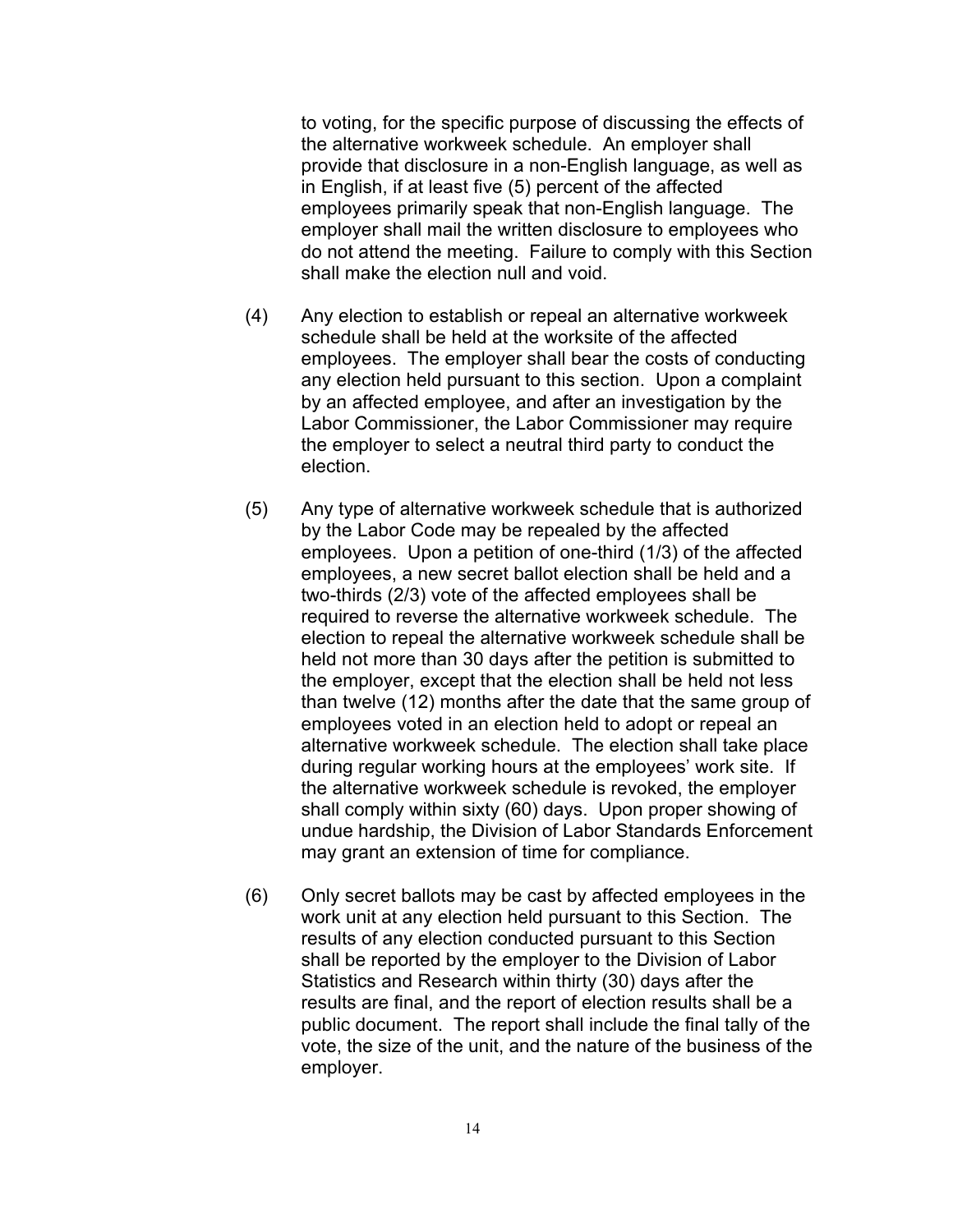- (7) Employees affected by a change in the work hours resulting from the adoption of an alternative workweek schedule may not be required to work those new work hours for at least thirty (30) days after the announcement of the final results of the election.
- (8) Employers shall not intimidate or coerce employees to vote either in support of or in opposition to a proposed alternative workweek. No employees shall be discharged or discriminated against for expressing opinions concerning the alternative workweek election or for opposing or supporting its adoption or repeal. However, nothing in this section shall prohibit an employer from expressing his/her position concerning that alternative workweek to the affected employees. A violation of this subsection shall be subject to Labor Code section 98 *et seq*.
- (C) One and one-half  $(1 \frac{1}{2})$  times a minor's regular rate of pay shall be paid for all work over forty (40) hours in any workweek except that minors sixteen (16) and seventeen (17) years old who are not required by law to attend school and may therefore be employed for the same hours as an adult are subject to subsection (A) or (B1) and (B2) above.

(VIOLATIONS OF CHILD LABOR LAWS are subject to civil penalties of from \$500 to \$10,000 as well as to criminal penalties. Refer to California Labor Code sections 1285 to 1312 and 1390 to 1399 for additional restrictions on the employment of minors and for descriptions of criminal and civil penalties for violation of the child labor laws. Employers should ask school districts about any required work permits.)

- (D) An employee may be employed on seven (7) workdays in one workweek when the total hours of employment during such workweek do not exceed thirty (30) and the total hours of employment in any one workday thereof do not exceed six (6).
- (E) If, during any workday an employer declares a work recess of onehalf (1/2) hour or more, other than a meal period, and the employer notifies the employees of the time to report back for work and permits them to leave the premises, such recess need not be treated as hours worked provided that there shall not be more than two (2) such recess periods within one shift and the total duration does not exceed two (2) hours. Work stoppages of less than one-half (1/2) hour may not be deducted from hours worked.
- (F) If a meal period occurs on a shift beginning or ending at or between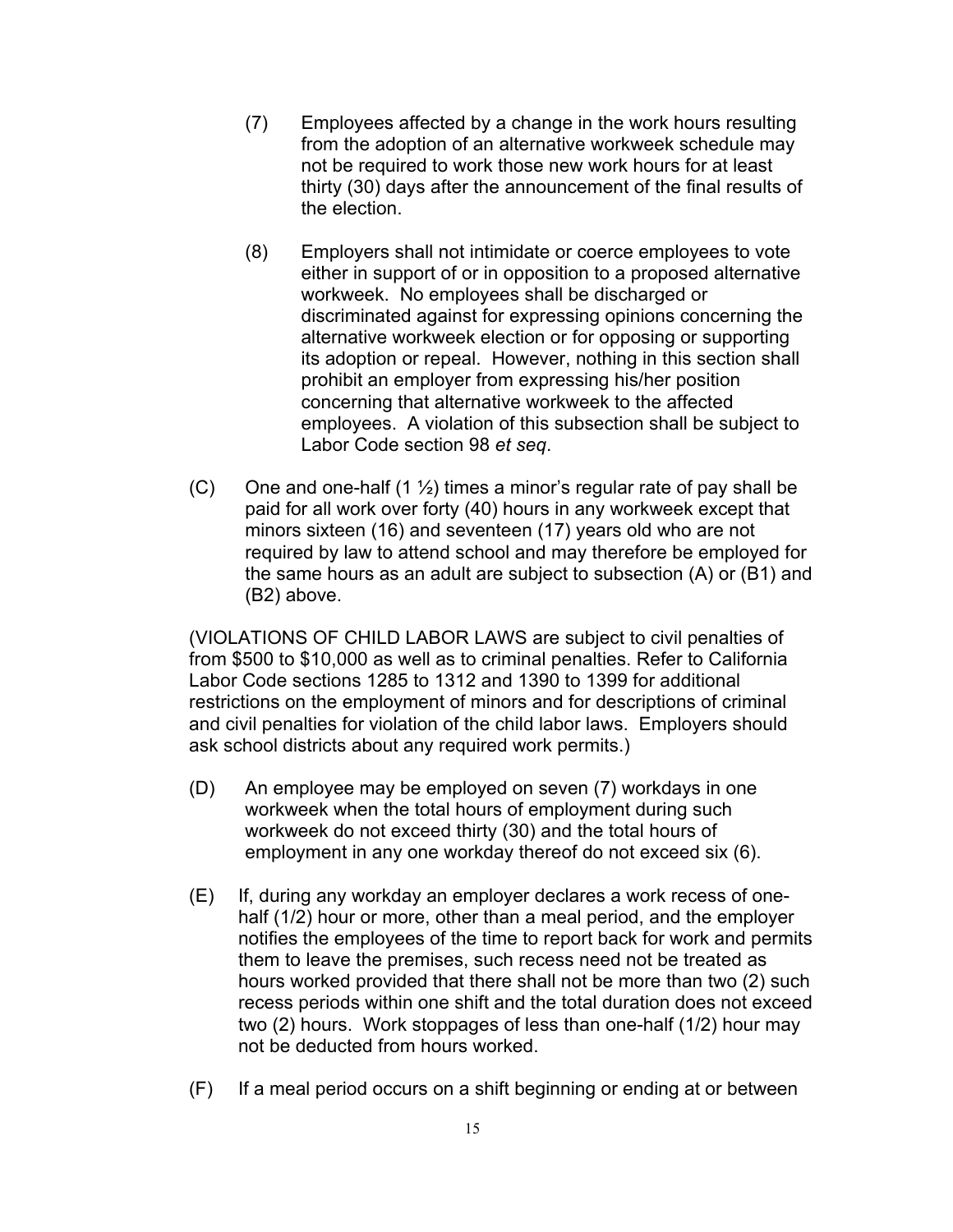the hours of 10 p.m. and 6 a.m., facilities shall be available for securing hot food and drink or for heating food or drink, and a suitable sheltered place shall be provided in which to consume such food or drink.

- (G) The provisions of Labor Code §§ 551 and 552 regarding one (1) day's rest in seven (7) shall not be construed to prevent an accumulation of days of rest when the nature of the employment reasonably requires the employee to work seven (7) or more consecutive days; provided, however, that in each calendar month, the employee shall receive the equivalent of one (1) day's rest in seven (7).
- $(H)$  (1) Except as provided in subsection  $(A)(1)$  and subsections  $(C)$ and (F), this section shall not apply to any employee covered by a valid collective bargaining agreement if the agreement expressly provides for the wages, hours of work, and working conditions of the employees, and if the agreement provides premium wage rates for all overtime hours worked and a regular hourly rate of pay for those employees of not less than thirty (30) percent more than the state minimum wage.
	- $(2)$  Notwithstanding Section  $(H)(1)$  above, where the employer and a labor organization representing employees of the employer have entered into a valid collective bargaining agreement pertaining to the hours of work of the employees, the requirement regarding the equivalent of one (1) day's rest in seven (7) (see Section (G) above) shall apply, unless the agreement expressly provides otherwise.
- (I) The provisions of this section are not applicable to employees whose hours of service are regulated by
	- (1) The United States Department of Transportation Code of Federal Regulations, title 49, sections 395.1 to 395.13, Hours of Service of Drivers, or
	- (2) Title 13 of the California Code of Regulations, subchapter 6.5, section 1200 and the following sections, regulating hours of drivers.
- (J) If an employer approves a written request of an employee to makeup work time that is or would be lost as a result of a personal obligation of the employee, the hours of that make-up work time, if performed in the same workweek in which the work time was lost, may not be counted toward computing the total number of hours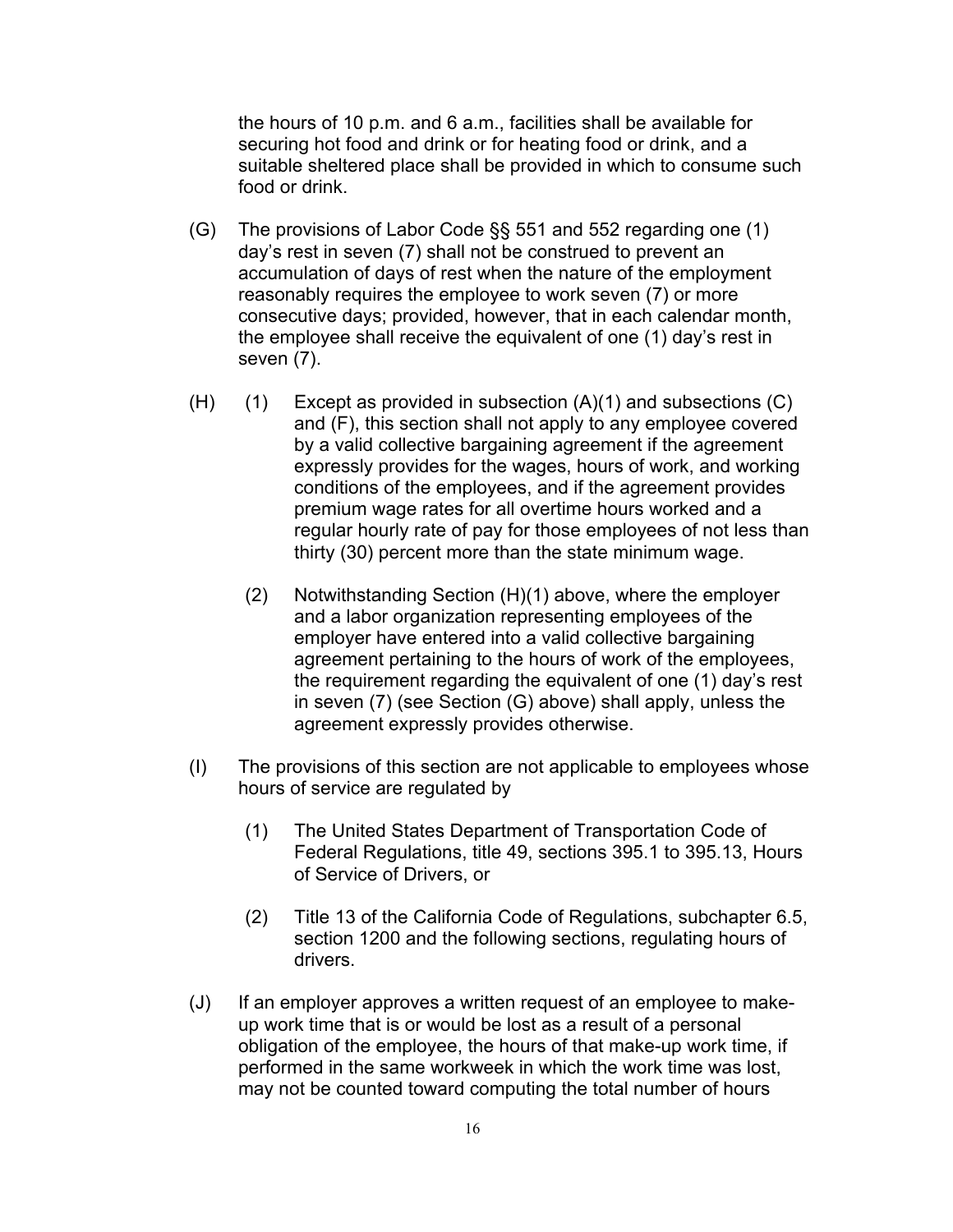worked in a day for purposes of the overtime requirements, except for hours in excess of eleven (11) hours of work in one (1) day or forty (40) hours of work in one (1) workweek. If an employee knows in advance that he or she will be requesting make-up time for a personal obligation that will recur at a fixed time over a succession of weeks, the employee may request to make-up work time for up to four (4) weeks in advance; provided, however, that the make-up work must be performed in the same week that the work time was lost. An employee shall provide a signed written request for each occasion that the employee makes a request to make-up work time pursuant to this Section. While an employer may inform an employee of this make-up time option, the employer is prohibited from encouraging or otherwise soliciting an employee to request the employer's approval to take personal time off and make-up the work hours within the same workweek pursuant to this Section.

#### **4. Minimum Wages.**

- (A) Every employer shall pay to each employee wages not less than four dollars and seventy-five cents (\$4.75) per hour for all hours worked, effective October 1, 1996; not less than five dollars (\$5.00) per hour for all hours worked, effective March 1, 1997; not less than five dollars and fifteen cents (\$5.15) per hour for all hours worked, effective September 1, 1997; and not less than five dollars and seventyfive cents (\$5.75) per hour for all hours worked, effective March 1, 1998, except:
	- (1) LEARNERS. Employees 18 years of age or over, during their first one hundred and sixty (160) hours of employment in occupations in which they have no previous similar or related experience, may be paid not less than eighty-five percent (85%) of the minimum wage rounded to the nearest nickel.
	- (2) MINORS may be paid not less than eighty-five percent (85%) of the minimum wage rounded to the nearest nickel provided that the number of minors employed at said lesser rate shall not exceed twenty-five percent (25%) of the persons regularly employed in the establishment. An employer of less than ten (10) persons may employ three (3) minors at said lesser rate. The twenty-five percent (25%) limitation on the employment of minors shall not apply during school vacations.

**NOTE:** Under certain conditions, the full minimum wage may be required for minors. See Labor Code Section 1391.2 (b).

- (B) Every employer shall pay to each employee, on the established payday for the period involved, not less than the applicable minimum wage for all hours worked in the payroll period, whether the remuneration is measured by time, piece, commission, or otherwise.
- (C) When an employee works a split shift, one hour's pay at the minimum wage shall be paid in addition to the minimum wage for that workday, except when the employee resides at the place of employment.
- (D) The provisions of this section shall not apply to apprentices regularly indentured under the State Division of Apprenticeship Standards.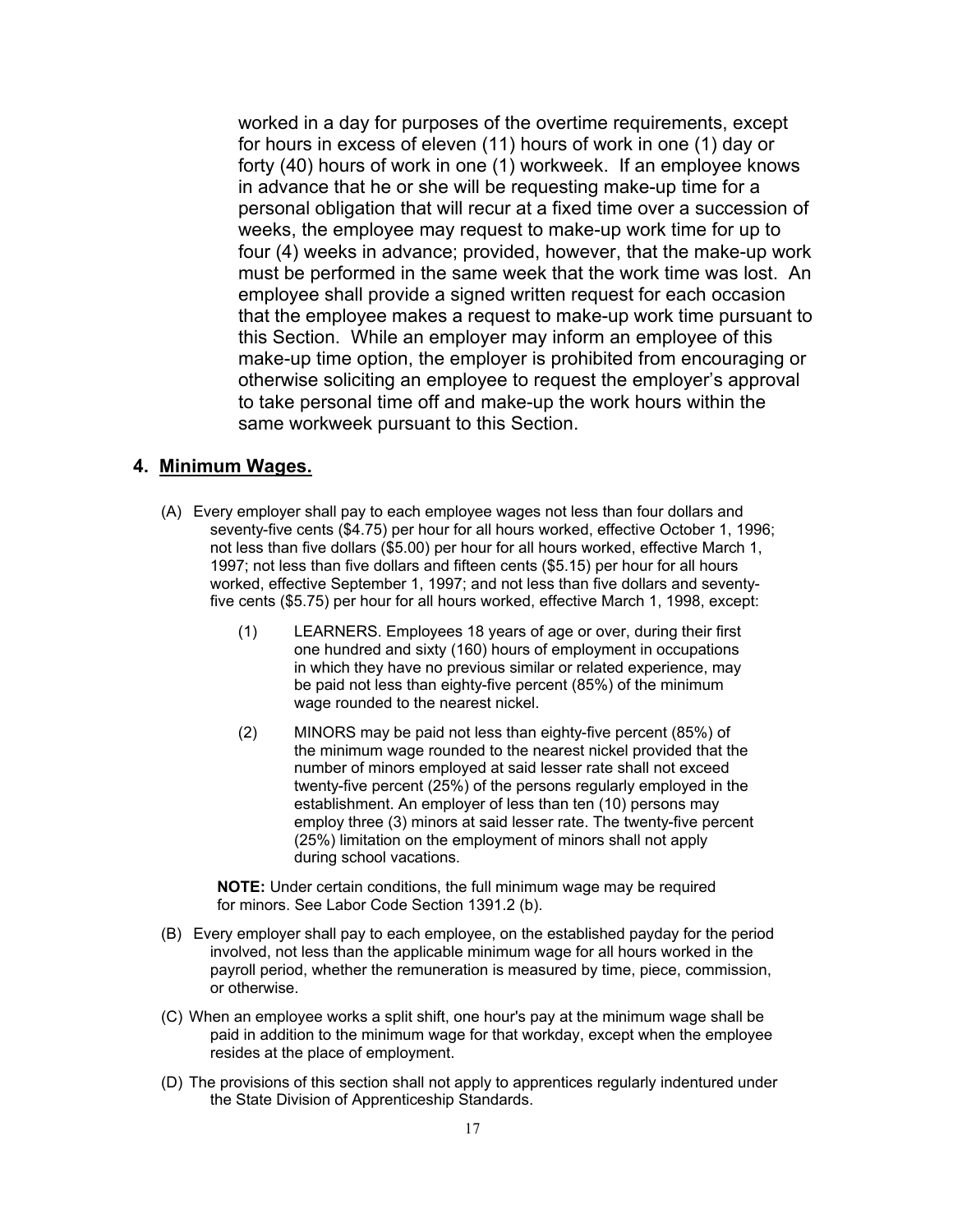# **5. Reporting Time Pay.**

- (A) Each workday an employee is required to report for work and does report, but is not put to work or is furnished less than half said employee's usual or scheduled day's work, the employee shall be paid for half the usual or scheduled day's work, but in no event for less than two (2) hours nor more than four (4) hours, at the employee's regular rate of pay, which shall not be less than the minimum wage.
- (B) If an employee is required to report for work a second time in any one workday and is furnished less than two hours of work on the second reporting, said employee shall be paid for two hours at the employee's regular rate of pay, which shall not be less than the minimum wage.
- (C) The foregoing reporting time pay provisions are not applicable when:
	- (1) Operations cannot commence or continue due to threats to employees or property; or when recommended by civil authorities; or
	- (2) Public utilities fail to supply electricity, water, or gas, or there is a failure in the public utilities, or sewer system; or
	- (3) The interruption of work is caused by an Act of God or other cause not within the employer's control.
- (D) This section shall not apply to an employee on paid standby status who is called to perform assigned work at a time other than the employee's scheduled reporting time.

### **6. Licenses for Disabled Workers.**

A license may be issued by the Division authorizing employment of a person whose earning capacity is impaired by physical disability or mental deficiency at less than the minimum wage. Such licenses shall be granted only upon joint application of employer and employee and employee's representative if any. A special license may be issued to a nonprofit organization such as a sheltered workshop or rehabilitation facility fixing special minimum rates to enable the employment of such persons without requiring individual licenses of such employees.

All such licenses and special licenses shall be renewed on a yearly basis or more frequently at the discretion of the Division.

(See California Labor Code, Sections 1191 and 1191.5.)

### **7. Records.**

- (A) Every employer shall keep accurate information with respect to each employee including the following:
	- $(1)$ Full name, home address, occupation and social security number.
	- (2) Birth date, if under 18 years, and designation as a minor.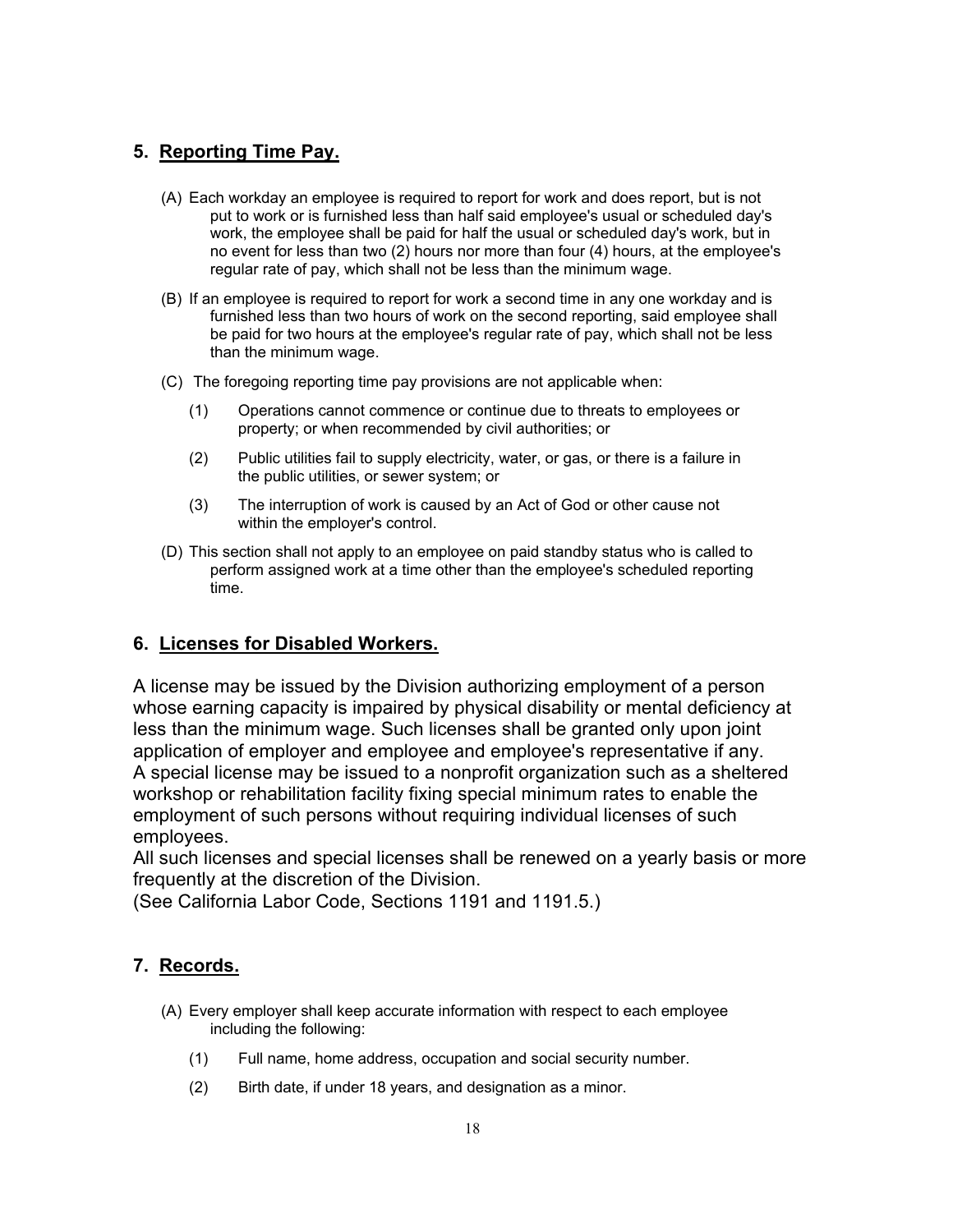- (3) Time records showing when the employee begins and ends each work period. Meal periods, split shift intervals and total daily hours worked shall also be recorded. Meal periods during which operations cease and authorized rest periods need not be recorded.
- (4) Total wages paid each payroll period, including value of board, lodging, or other compensation actually furnished to the employee.
- (5) Total hours worked in the payroll period and applicable rates of pay. This information shall be made readily available to the employee upon reasonable request.
- $(6)$ When a piece rate or incentive plan is in operation, piece rates or an explanation of the incentive plan formula shall be provided to employees. An accurate production record shall be maintained by the employer.
- $(B)$ Every employer shall semimonthly or at the time of each payment of wages furnish each employee, either as a detachable part of the check, draft, or voucher paying the employee's wages, or separately, an itemized statement in writing showing: (1) all deductions; (2) the inclusive dates of the period for which the employee is paid; (3) the name of the employee or the employee's social security number; and (4) the name of the employer, provided all deductions made on written orders of the employee may be aggregated and shown as one item.
- (C) All required records shall be in the English language and in ink or other indelible form, properly dated, showing month, day and year, and shall be kept on file by the employer for at least three years at the place of employment or at a central location within the State of California. An employee's records shall be available for inspection by the employee upon reasonable request.
- (D) Clocks shall be provided in all major work areas or within reasonable distance thereto insofar as practicable.

#### **8. Cash Shortage and Breakage.**

No employer shall make any deduction from the wage or require any reimbursement from an employee for any cash shortage, breakage, or loss of equipment, unless it can be shown that the shortage, breakage, or loss is caused by a dishonest or willful act, or by the gross negligence of the employee.

#### **9. Uniforms and Equipment.**

(A) When uniforms are required by the employer to be worn by the employee as a condition of employment, such uniforms shall be provided and maintained by the employer. The term "uniform" includes wearing apparel and accessories of distinctive design or color.

**NOTE:** This section shall not apply to protective apparel regulated by the Occupational Safety and Health Standards Board.

(B) When tools or equipment are required by the employer or are necessary to the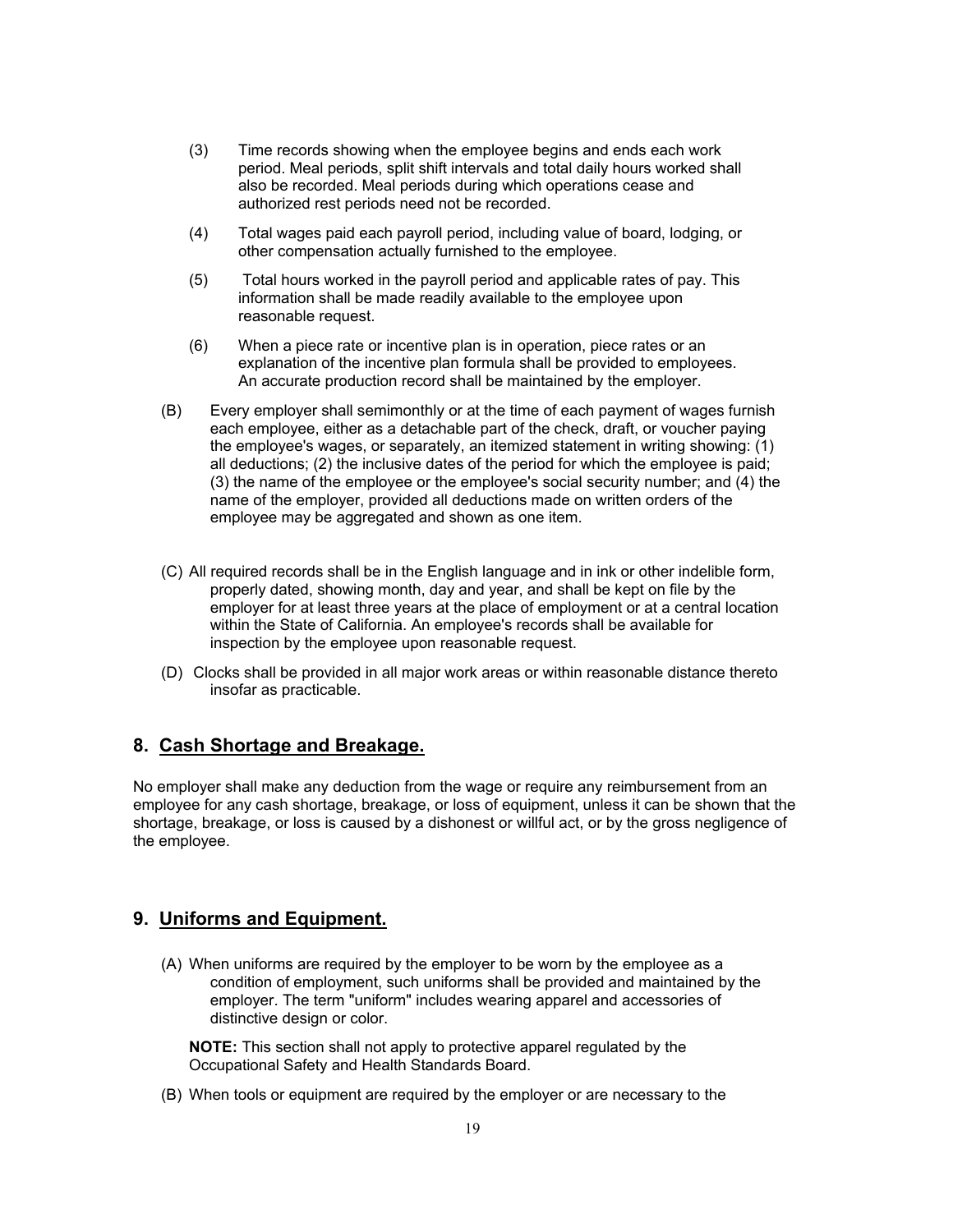performance of a job, such tools and equipment shall be provided and maintained by the employer, except that an employee whose wages are at least two (2) times the minimum wage provided herein may be required to provide and maintain hand tools and equipment customarily required by the trade or craft. This subsection (B) shall not apply to apprentices regularly indentured under the State Division of Apprenticeship Standards.

**NOTE:** This section shall not apply to protective equipment and safety devices on tools regulated by the Occupational Safety and Health Standards Board.

(C) A reasonable deposit may be required as security for the return of the items furnished by the employer under provisions of subsections (A) and (B) of this section upon issuance of a receipt to the employee for such deposit. Such deposits shall be made pursuant to Section 400 and following of the Labor Code or an employer with the prior written authorization of the employee may deduct from the employee's last check the cost of an item furnished pursuant to (A) and (B) above in the event said item is not returned. No deduction shall be made at any time for normal wear and tear. All items furnished by the employer shall be returned by the employee upon completion of the job.

#### **10. Meals and Lodging.**

- (A) **"Meal"** means an adequate, well-balanced serving of a variety of wholesome, nutritious foods.
	- **"Lodging"** means living accommodations available to the employee for full-time occupancy which are adequate, decent, and sanitary according to usual and customary standards. Employees shall not be required to share a bed.
- (B) Meals or lodging may not be credited against the minimum wage without a voluntary written agreement between the employer and the employee. When credit for meals or lodging is used to meet part of the employer's minimum wage obligation, the amounts so credited may not be more than the following:

|                                                                                                 | Effective          | Effective          |
|-------------------------------------------------------------------------------------------------|--------------------|--------------------|
|                                                                                                 | January 1, 1998    | March 1, 1998      |
| Lodging                                                                                         |                    |                    |
| Rooms occupied alone                                                                            | \$24.25 per week   | \$27.05 per week   |
| Room shared                                                                                     | \$20.00 per week   | \$22.30 per week   |
| Apartment-two thirds (2/3) of the ordinary<br>rental value, and in no event more<br>than………………… | \$290.80 per month | \$324.70 per month |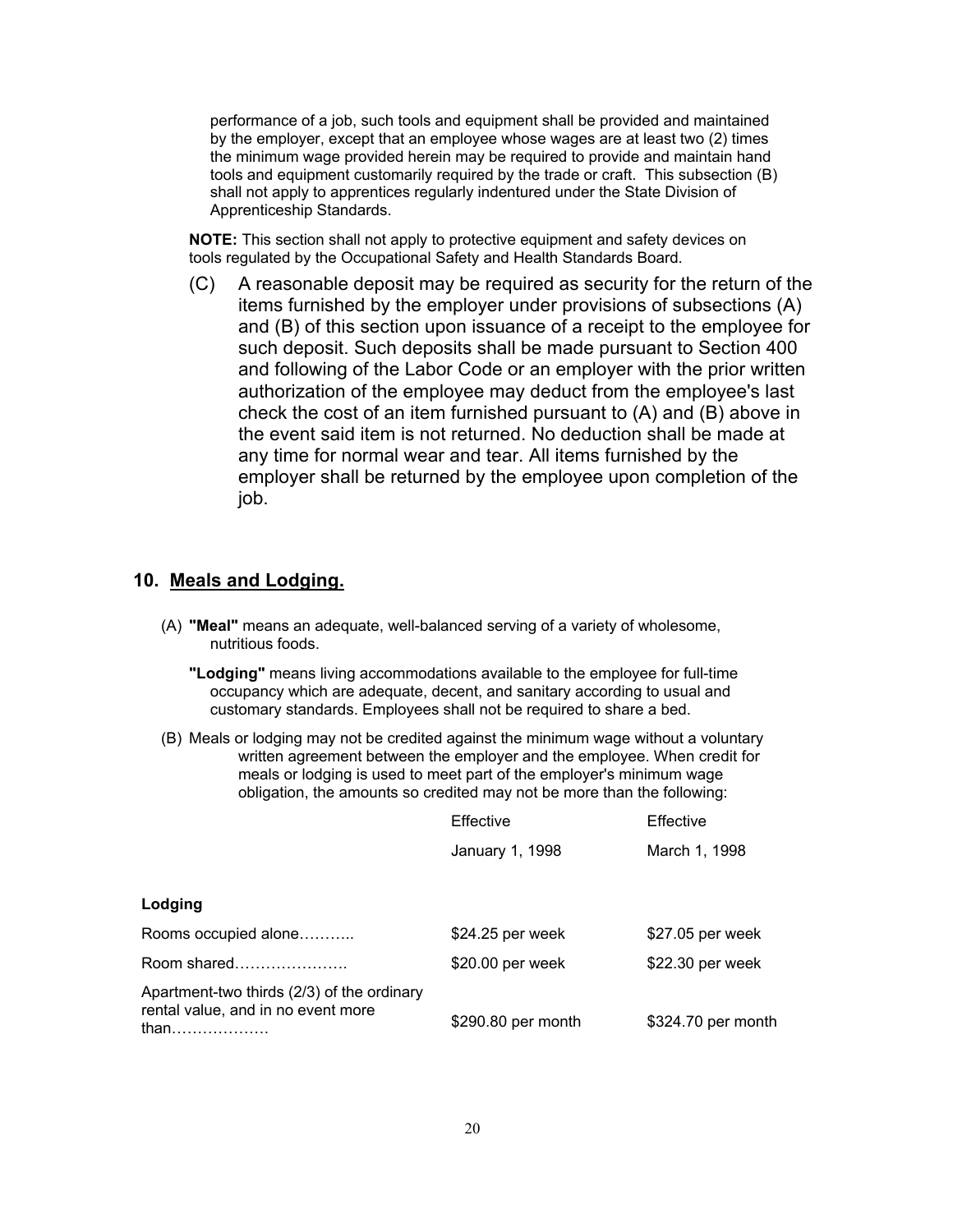| Where a couple are both employed by the<br>employer, two-thirds (2/3) of the ordinary<br>rental value, and in no event more<br>than | \$430.20 per month | \$480.30 per month |
|-------------------------------------------------------------------------------------------------------------------------------------|--------------------|--------------------|
| Meals:                                                                                                                              |                    |                    |
| Breakfast                                                                                                                           | \$1.80             | \$2.05             |
| Lunch                                                                                                                               | \$2.55             | \$2.85             |
| Dinner                                                                                                                              | \$3.40             | \$3.80             |

- (C) Meals evaluated as part of the minimum wage must be bona fide meals consistent with the employee's work shift. Deductions shall not be made for means not to received nor lodging used.
- (D) If, as a condition of employment, the employee must live at the place of employment or occupy quarters owned or under the control of the employer, then the employer may not charge rent in excess of the values listed herein.

#### **11. Meal Periods.**

- (A) No employer shall employ any person for a work period of more than five (5) hours without a meal period of not less than thirty (30) minutes, except that when a work period of not more than six (6) hours will complete the day's work the meal period may be waived by mutual consent of the employer and employee.
- (B) An employer may not employ an employee for a work period of more than ten (10) hours per day without providing the employee with a second meal period of not less than thirty (30) minutes, except that if the total hours worked is no more than twelve (12) hours, the second meal period may be waived by mutual consent of the employer and the employee only if the first meal period was not waived.
- (C) Unless the employee is relieved of all duty during a thirty (30) minute meal period, the meal period shall be considered an "on duty" meal period and counted as time worked. An "on duty" meal period shall be permitted only when the nature of the work prevents an employee from being relieved of all duty and when by written agreement between the parties an on-the-job paid meal period is agreed to. The written agreement shall state that the employee may, in writing, revoke the agreement at any time.
- (D) If an employer fails to provide an employee a meal period in accordance with the applicable provisions of this Order, the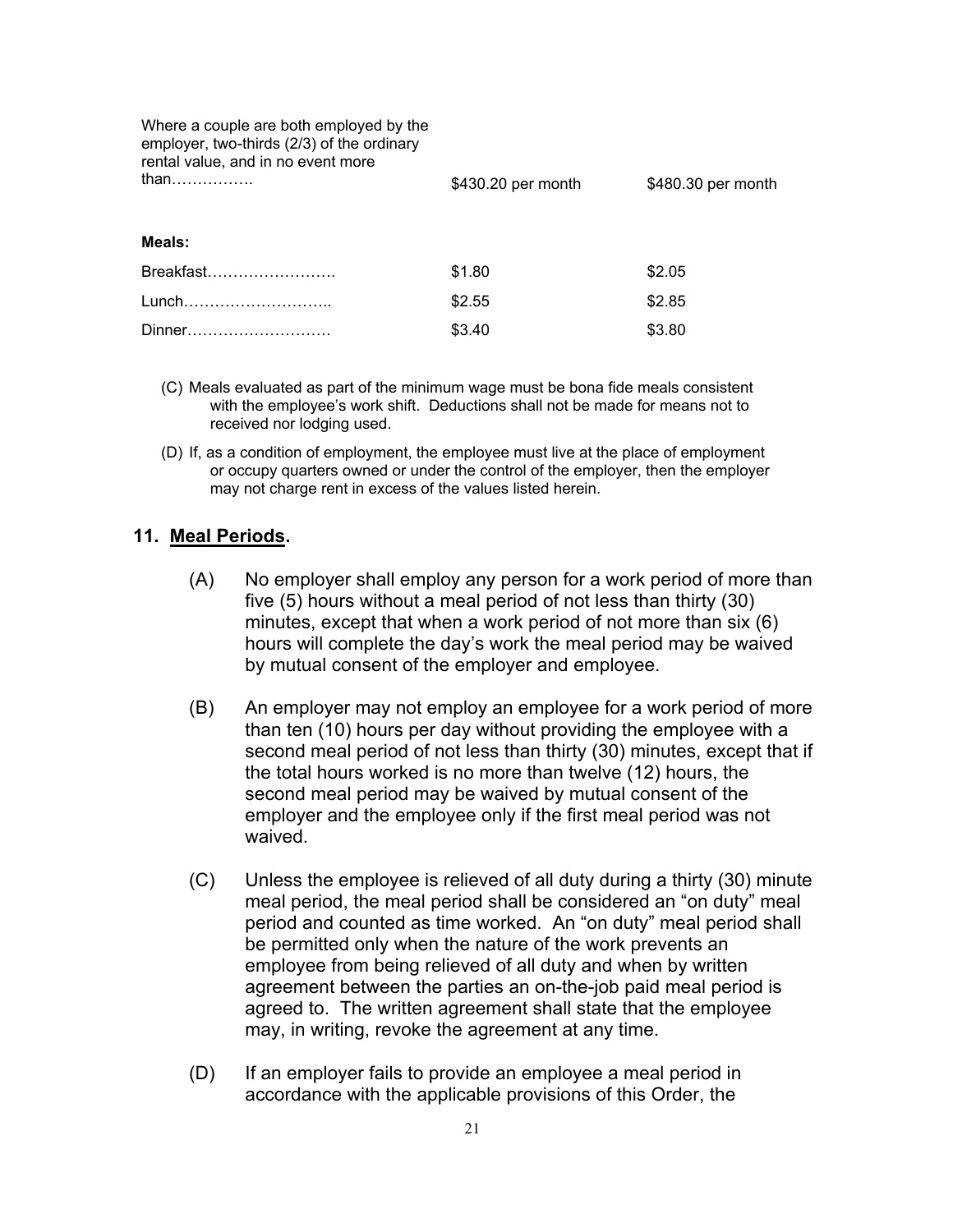employer shall pay the employee one (1) hour of pay at the employee's regular rate of compensation for each work day that the meal period was not provided.

(E) In all places of employment where employees are required to eat on the premises, a suitable place for that purpose shall be designated.

# **12. Rest Periods.**

Every employer shall authorize and permit all employees to take rest periods, which insofar as practicable shall be in the middle of each work period. The authorized rest period time shall be based on the total hours worked daily at the rate of ten (10) minutes net rest time per four (4) hours or major fraction thereof. However, a rest period need not be authorized for employees whose total daily work time is less than three and one-half  $(3 \frac{1}{2})$  hours. Authorized rest period time shall be counted as hours worked for which there shall be no deduction from wages.

If an employer fails to provide an employee a rest period in accordance with the applicable provisions of this Order, the employer shall pay the employee one (1) hour of pay at the

employee's regular rate of compensation for each work day that the rest period is not provided.

# **13. Change Rooms and Resting Facilities.**

(A) Employers shall provide suitable lockers, closets, or equivalent for the safekeeping of employees' outer clothing during working hours, and when required, for their work clothing during non-working hours. When the occupation requires a change of clothing, change rooms or equivalent space shall be provided in order that employees may change their clothing in reasonable privacy and comfort. These rooms or spaces may be adjacent to but shall be separate from toilet rooms and shall be kept clean.

**NOTE:** This section shall not apply to change rooms and storage facilities regulated by the Occupational Safety and Health Standards Board.

(B) Suitable resting facilities shall be provided in an area separate from the toilet rooms and shall be available to employees during work hours.

# **14. Seats.**

- (A) All working employees shall be provided with suitable seats when the nature of the work reasonably permits the use of seats.
- (B) When employees are not engaged in the active duties of their employment and the nature of the work requires standing, an adequate number of suitable seats shall be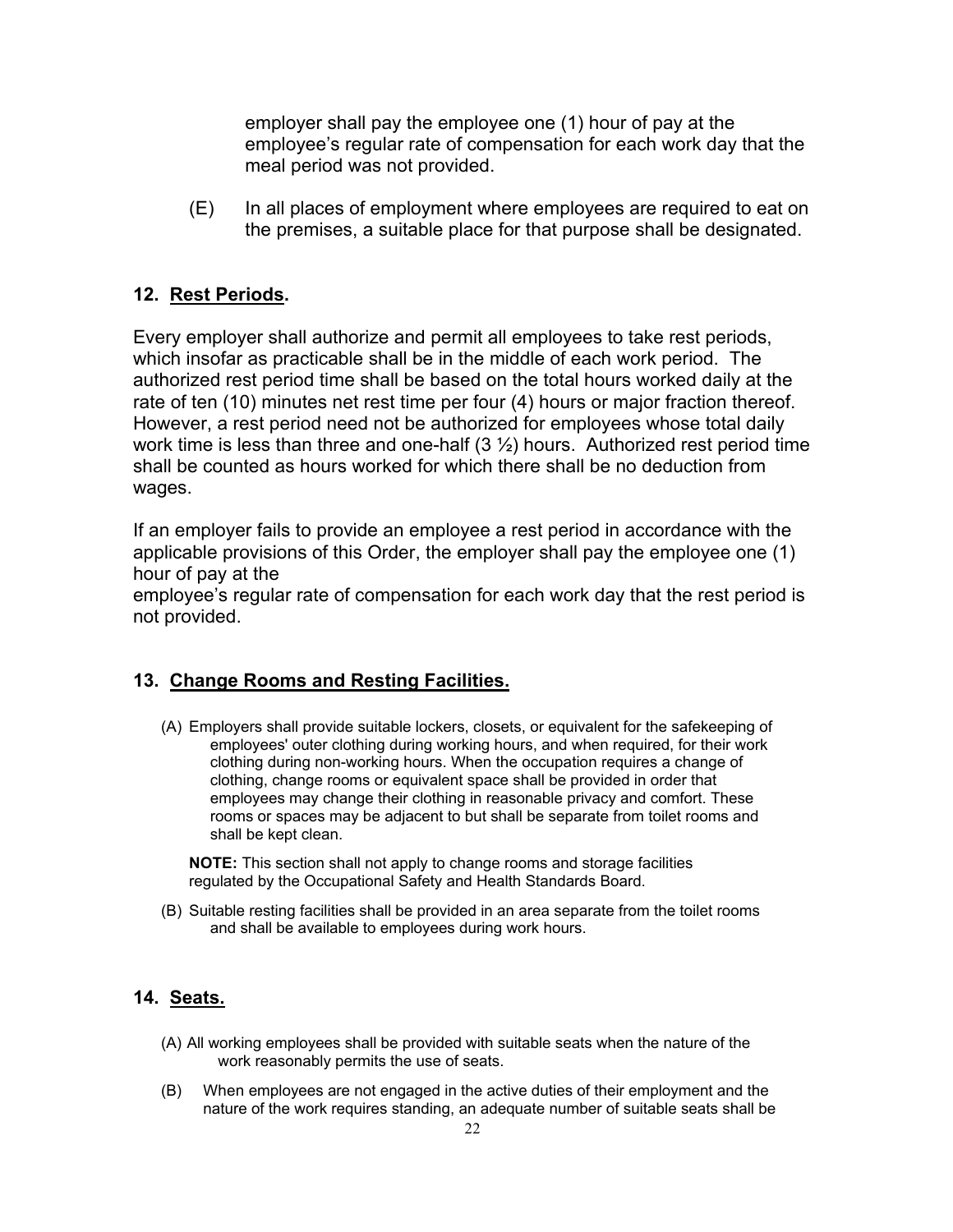placed in reasonable proximity to the work area and employees shall be permitted to use such seats when it does not interfere with the performance of their duties.

### **15. Temperature.**

- $(A)$ The temperature maintained in each work area shall provide reasonable comfort consistent with industry-wide standards for the nature of the process and the work performed.
- $(B)$ If excessive heat or humidity is created by the work process, the employer shall take all feasible means to reduce such excessive heat or humidity to a degree providing reasonable comfort. Where the nature of the employment requires a temperature of less than 60° F., a heated room shall be provided to which employees may retire for warmth, and such room shall be maintained at not less than 68°.
- $(C)$ A temperature of not less than  $68^\circ$  shall be maintained in the toilet rooms, resting rooms, and change rooms during hours of use.
- $(D)$ Federal and State energy guidelines shall prevail over any conflicting provision of this section.

### **16. Elevators.**

Adequate elevator, escalator or similar service consistent with industry-wide standards for the nature of the process and the work performed shall be provided when employees are employed four floors or more above or below ground level.

### **17. Exemptions.**

If, in the opinion of the Division after due investigation, it is found that the enforcement of any provision contained in section 7, Records; section 12, Rest Periods; section 13, Change Rooms and Resting Facilities; section 14, Seats; section 15, Temperature; or section 16, Elevators, would not materially affect the welfare or comfort of employees and would work an undue hardship on the employer, exemption may be made at the discretion of the Division. Such exemptions shall be in writing to be effective and may be revoked after reasonable notice is given in writing. Application for exemption shall be made by the employer or by the employee and/or the employee's representative to the Division in writing. A copy of the application shall be posted at the place of employment at the time the application is filed with the Division.

### **18. Filing Reports.**

(See California Labor Code, Section 1174(a))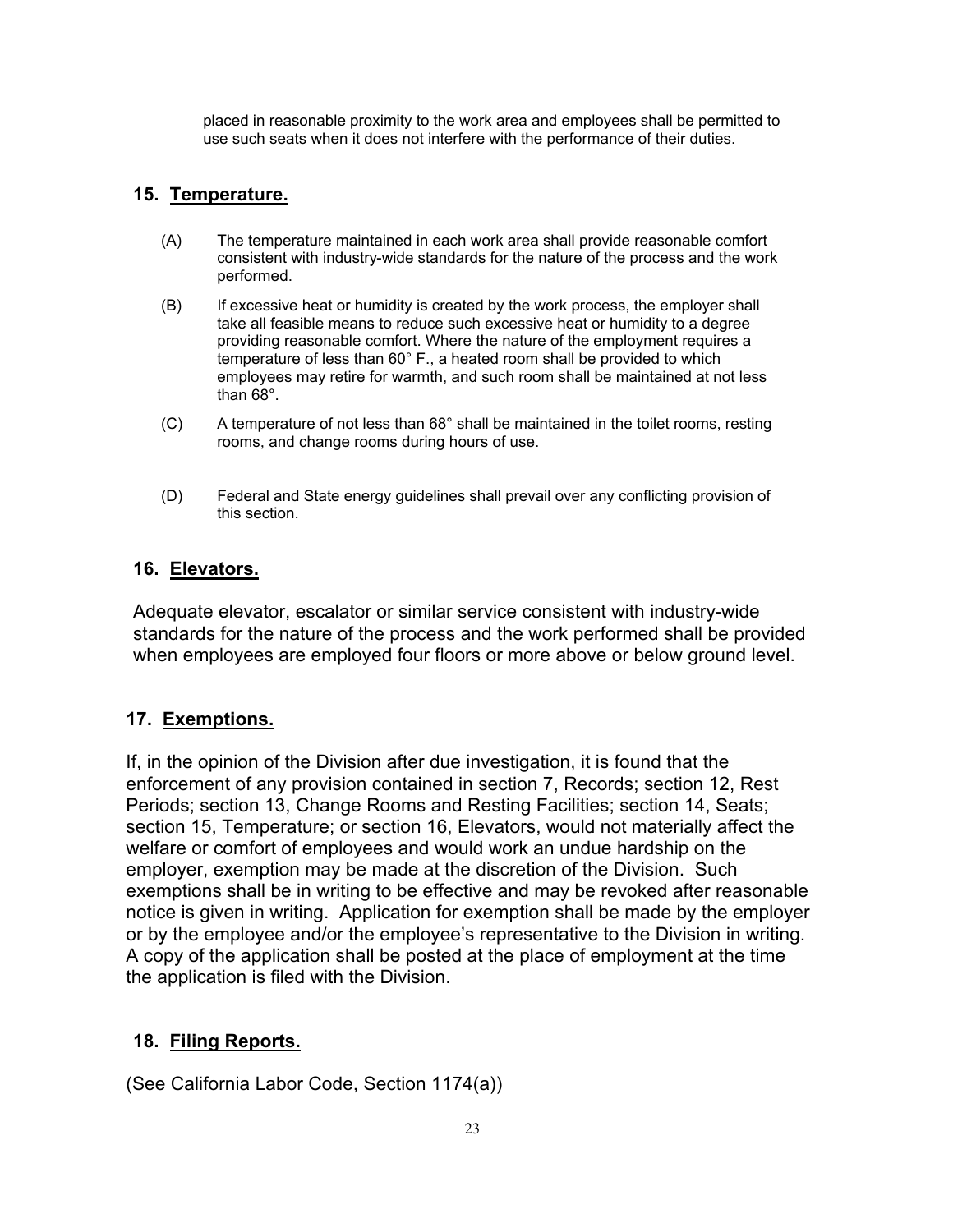# **19. Inspections.**

(See California Labor Code, Section 1174)

# **20. Penalties.**

(See Labor Code, Section 1199)

In addition to any other civil penalties provided by law, any employer or any other person acting on behalf of the employer who violates, or causes to be violated, the provisions of this order, shall be subject to the civil penalty of:

- (A) Initial Violation -- \$50.00 for each underpaid employee for each pay period during which the employee was underpaid in addition to the amount which is sufficient to recover unpaid wages.
- (B) Subsequent Violations -- \$100.00 for each underpaid employee for each pay period during which the employee was underpaid in addition to an amount which is sufficient to recover unpaid wages.
- (C) The affected employee shall receive payment of all wages recovered.

The Labor Commissioner may also issue citations pursuant to Labor Code § 1197.1 for payment of wages for overtime work in violation of this order.

# **21. Separability.**

If the application of any provision of this Order, or any section, subsection, subdivision, sentence, clause, phrase, word, or portion of this Order should be held invalid or unconstitutional or unauthorized or prohibited by statute, the remaining provisions thereof shall not be affected thereby, but shall continue to be given full force and effect as if the part so held invalid or unconstitutional had not been included herein.

### **22. Posting of Order.**

Every employer shall keep a copy of this Order posted in an area frequented by employees where it may be easily read during the work day. Where the location of work or other conditions make this impractical, every employer shall keep a copy of this Order and make it available to every employee upon request.

# **EXCERPTS FROM THE LABOR CODE**

**Section 98.6.** (a) No person shall discharge or in any manner discriminate against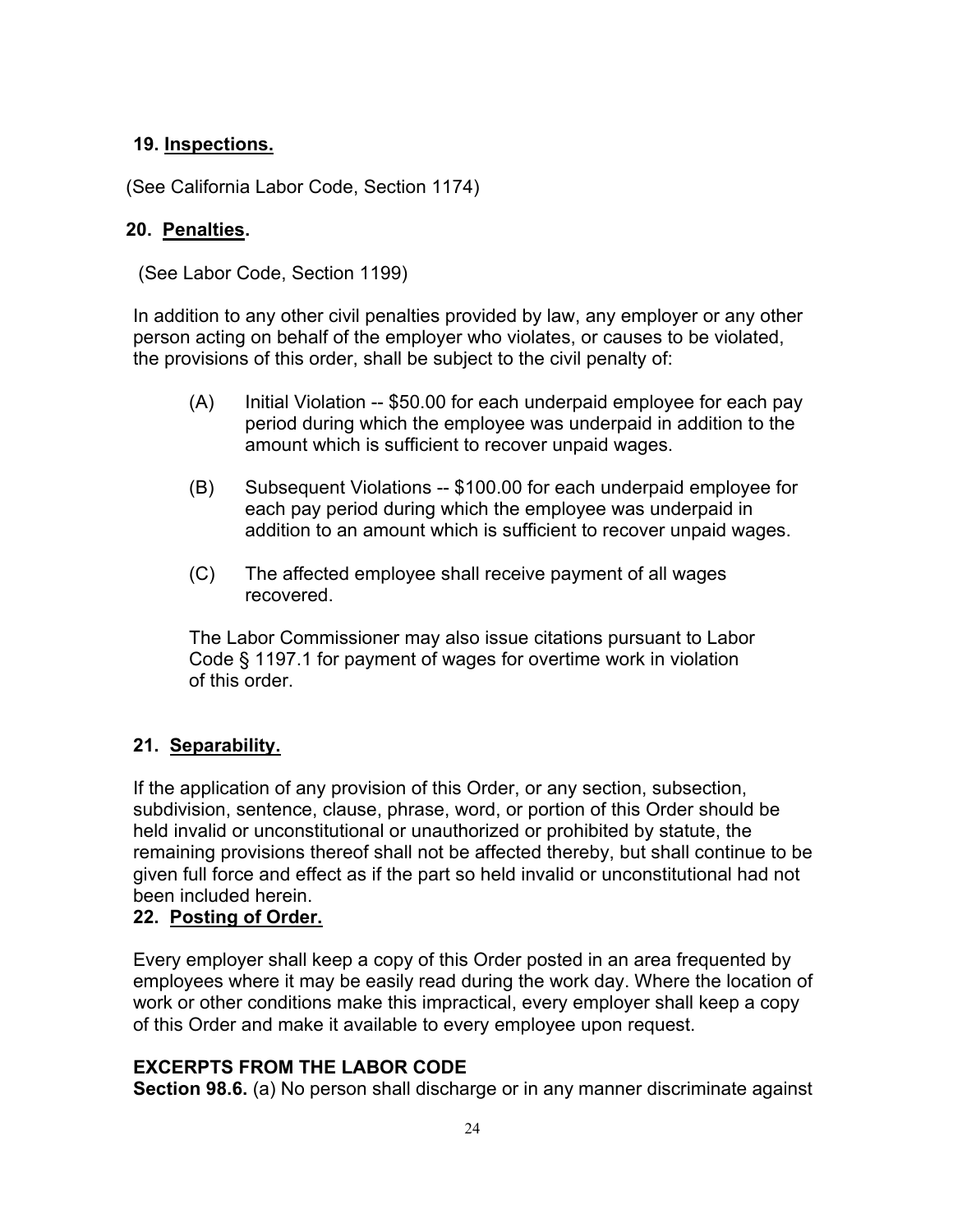any employee because such employee has filed any bona fide complaint or claim or instituted or caused to be instituted any proceeding under or relating to his rights, which are under the jurisdiction of the Labor Commissioner, or has testified or is about to testify in any such proceeding or because of the exercise by such employee on behalf of himself or others of any rights afforded him.

(b) Any employee who is discharged, threatened with discharge, demoted, suspended, or in any other manner discriminated against in the terms and conditions of such employment because such employee has made a bona fide complaint or claim to the division pursuant to this part shall be entitled to reinstatement and reimbursement for lost wages and work benefits caused by such acts of the employer. Any employer who willfully refuses to hire, promote, or otherwise restore an employee or former employee who has been determined to be eligible for such rehiring or promotion by a grievance procedure, arbitration or hearing authorized by law, is guilty of a misdemeanor.

**Note:** Nothing in this act shall be construed to entitle an employee to reinstatement or reimbursement for lost wages or work benefits if such employee willfully misrepresents any facts to support a complaint or claim filed with the Labor Commissioner.

**Section 200.** As used in this article: (a) "Wages" includes all amounts for labor performed by employees of every description, whether the amount is fixed or ascertained by the standard of time, task, piece, commission basis, or other method of calculation.

**Section 201.** If an employer discharges an employee, the wages earned and unpaid at the time of discharge are due and payable immediately.

**Section 202.** If an employee not having a written contract for a definite period quits his employment, his wages shall become due and payable not later than 72 hours thereafter, unless the employee has given 72 hours previous notice of his intention to quit, in which case the employee is entitled to his wages at the time of quitting.

**Section 226.** (a) Every employer shall semimonthly, or at the time of each payment of wages, furnish each of his or her employees either as a detachable part of the check, draft, or voucher paying the employee's wages, or separately when wages are paid by personal check or cash, an itemized statement in writing showing: (1) gross wages earned; (2) total hours worked by each employee whose compensation is based on an hourly wage; (3) all deductions; provided, that all deductions made on written orders of the employee may be aggregated and shown as one item; (4) net wages earned; (5) the inclusive dates of the period for which the employee is paid; (6) the name of the employee and his or her social security number; and (7) the name and address of the legal entity which is the employer.

**Section 1174.** Every person employing labor in this state shall: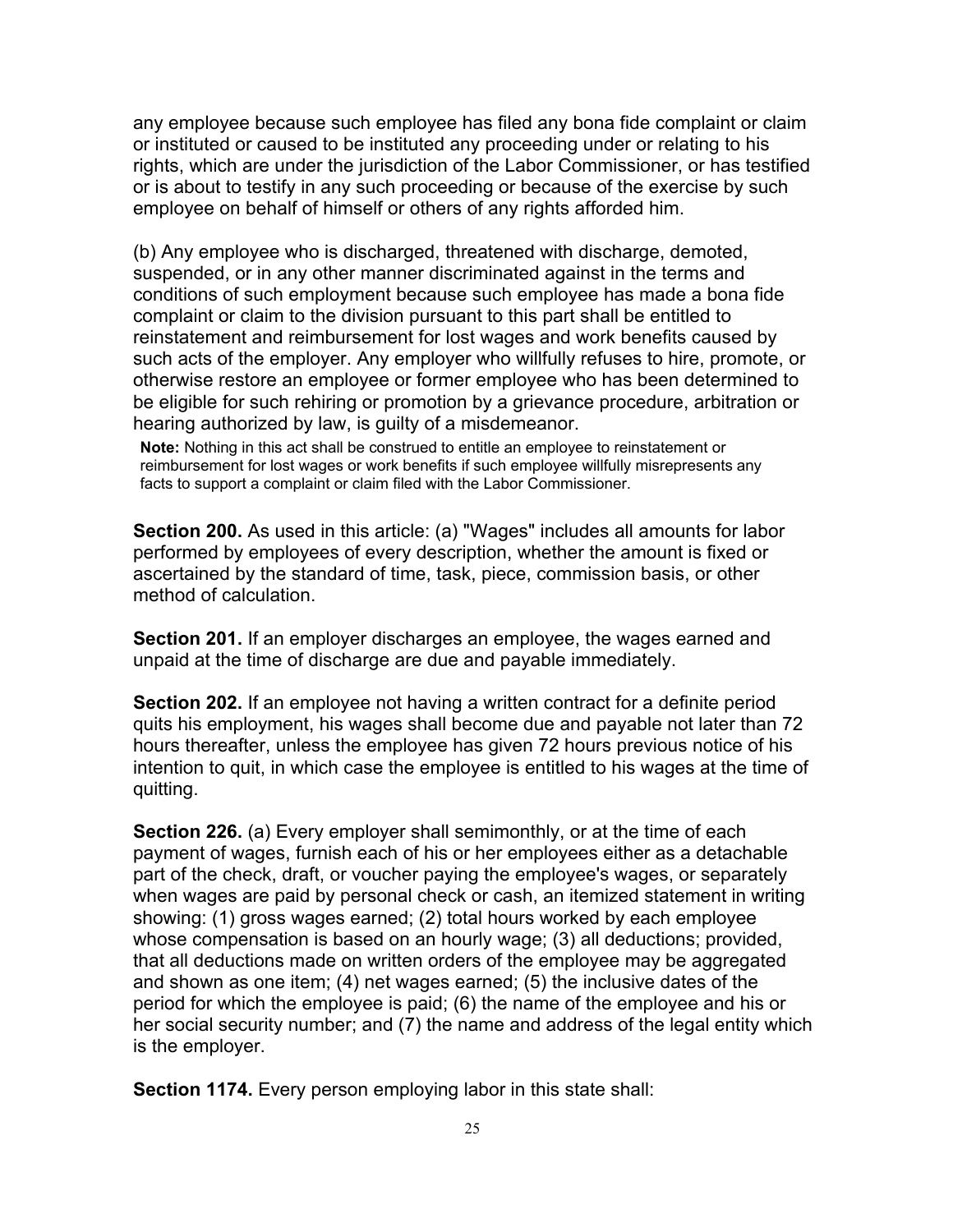(a) Furnish to the commission, at its request, reports or information which the commission requires to carry out this chapter. Such reports and information shall be verified if required by the commission or any member thereof.

(b) Allow any member of the commission or the employees of the Division of Labor Standards Enforcement free access to the place of business or employment of such person to secure any information or make any investigation which they are authorized by this chapter to ascertain or make. The commission may inspect or make excerpts, relating to the employment of employees, from the books, reports, contracts, payrolls, documents, or papers of such person.

(c) Keep a record showing the names and addresses of all employees employed and the ages of all minors.

(d) Keep at a central location in the state or at the plants or establishments at which employees are employed, payroll records showing the hours worked daily by, and the wages paid to, employees employed at the respective plants or establishments, and which shall be kept in accordance with rules established for this purpose by the commission, but in any case shall be kept on file for not less than two years. (1937 ch. 90, 1945 ch.1431, 1972 ch. 1122, 1979 ch. 373, 1990 ch. 1379)

**Section 1191.** For any occupation in which a minimum wage has been established, the commission may issue to an employee who is mentally or physically handicapped, or both, a special license authorizing the employment of the licensee for a period not to exceed one year from date of issue, at a wage less than the legal minimum wage. The commission shall fix a special minimum wage for the licensee. Such license may be renewed on a yearly basis.

**Section 1191.5.** Notwithstanding the provisions of Section 1191, the commission may issue a special license to a nonprofit organization such as a sheltered workshop or rehabilitation facility to permit the employment of employees who have been determined by the commission to meet the requirements in Section 1191 without requiring individual licenses of such employees. The commission shall fix a special minimum wage for such employees. The special license for the nonprofit corporation shall be renewed on a yearly basis, or more frequently as determined by the commission.

**Section 1199.** Every employer or other person acting either individually or as an officer, agent, or employee of another person is guilty of a misdemeanor and is punishable by a fine of not less than one hundred dollars (\$100) or by imprisonment for not less than 30 days, or by both, who does any of the following:

(a) Requires or causes any employee to work for longer hours than those fixed, or under conditions of labor prohibited by an order of the commission.